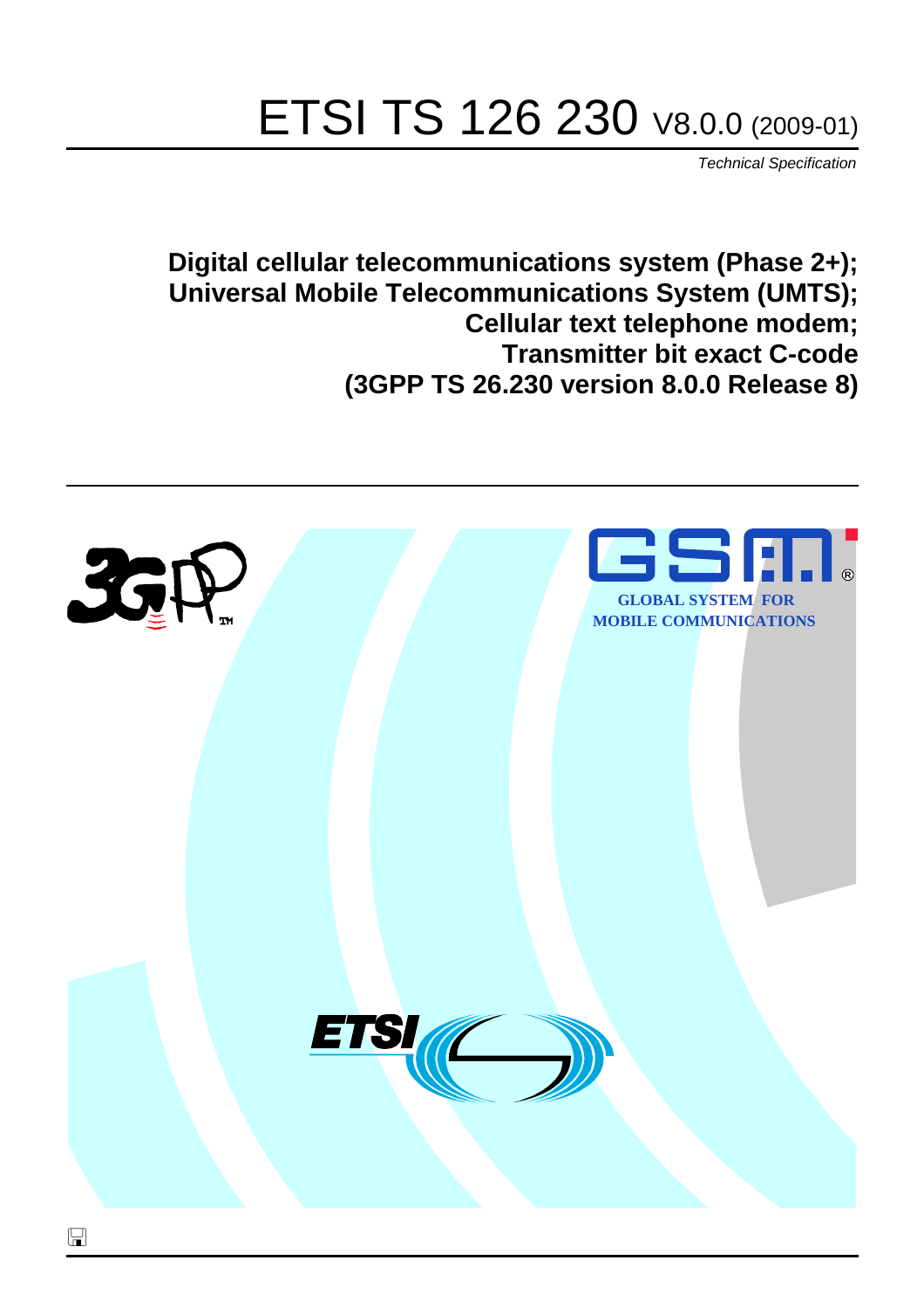Reference RTS/TSGS-0426230v800

> Keywords GSM, UMTS

#### *ETSI*

#### 650 Route des Lucioles F-06921 Sophia Antipolis Cedex - FRANCE

Tel.: +33 4 92 94 42 00 Fax: +33 4 93 65 47 16

Siret N° 348 623 562 00017 - NAF 742 C Association à but non lucratif enregistrée à la Sous-Préfecture de Grasse (06) N° 7803/88

#### *Important notice*

Individual copies of the present document can be downloaded from: [http://www.etsi.org](http://www.etsi.org/)

The present document may be made available in more than one electronic version or in print. In any case of existing or perceived difference in contents between such versions, the reference version is the Portable Document Format (PDF). In case of dispute, the reference shall be the printing on ETSI printers of the PDF version kept on a specific network drive within ETSI Secretariat.

Users of the present document should be aware that the document may be subject to revision or change of status. Information on the current status of this and other ETSI documents is available at <http://portal.etsi.org/tb/status/status.asp>

If you find errors in the present document, please send your comment to one of the following services: [http://portal.etsi.org/chaircor/ETSI\\_support.asp](http://portal.etsi.org/chaircor/ETSI_support.asp)

#### *Copyright Notification*

No part may be reproduced except as authorized by written permission. The copyright and the foregoing restriction extend to reproduction in all media.

> © European Telecommunications Standards Institute 2009. All rights reserved.

**DECT**TM, **PLUGTESTS**TM, **UMTS**TM, **TIPHON**TM, the TIPHON logo and the ETSI logo are Trade Marks of ETSI registered for the benefit of its Members.

**3GPP**TM is a Trade Mark of ETSI registered for the benefit of its Members and of the 3GPP Organizational Partners. **LTE**™ is a Trade Mark of ETSI currently being registered

for the benefit of its Members and of the 3GPP Organizational Partners.

**GSM**® and the GSM logo are Trade Marks registered and owned by the GSM Association.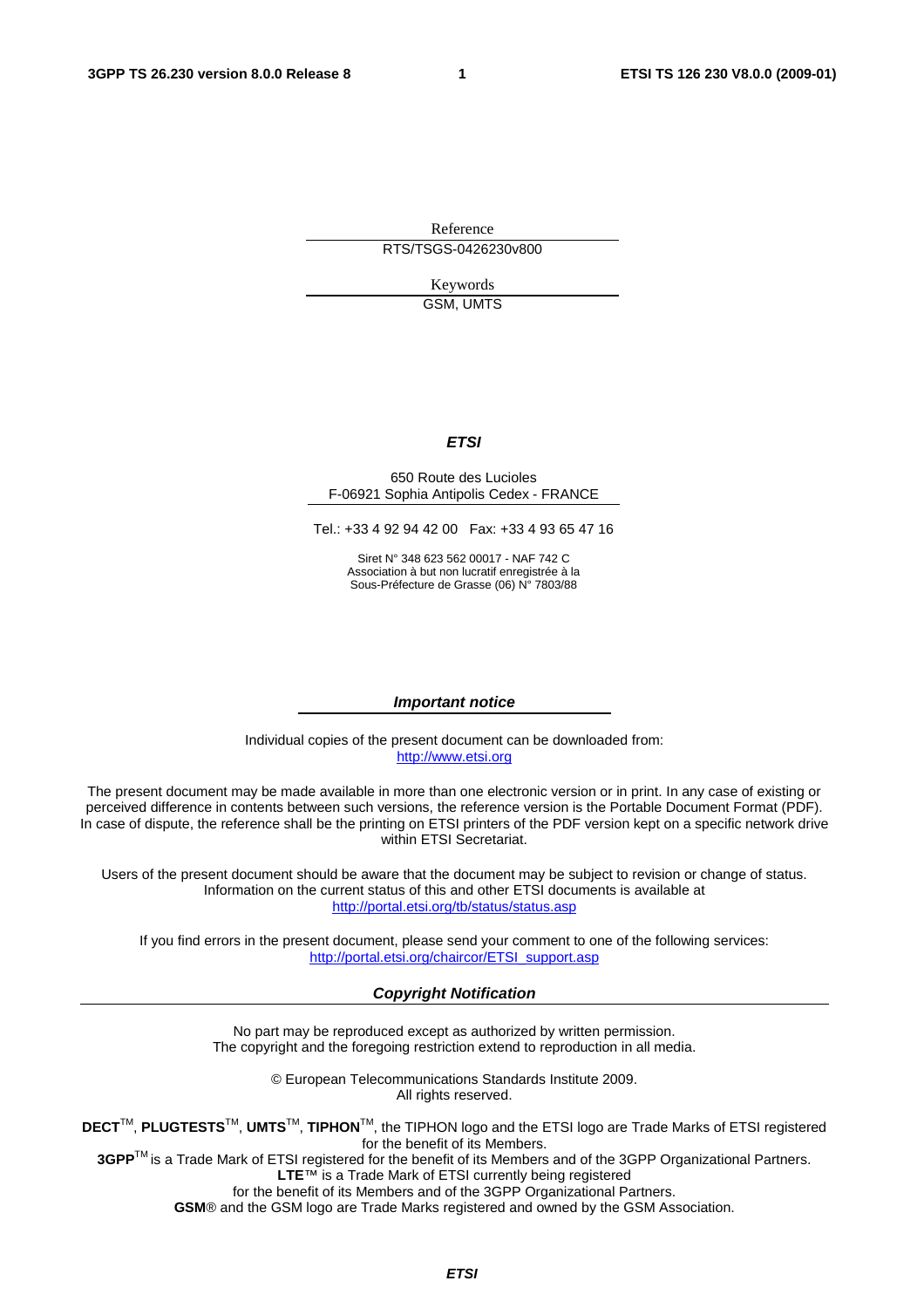### Intellectual Property Rights

IPRs essential or potentially essential to the present document may have been declared to ETSI. The information pertaining to these essential IPRs, if any, is publicly available for **ETSI members and non-members**, and can be found in ETSI SR 000 314: *"Intellectual Property Rights (IPRs); Essential, or potentially Essential, IPRs notified to ETSI in respect of ETSI standards"*, which is available from the ETSI Secretariat. Latest updates are available on the ETSI Web server ([http://webapp.etsi.org/IPR/home.asp\)](http://webapp.etsi.org/IPR/home.asp).

Pursuant to the ETSI IPR Policy, no investigation, including IPR searches, has been carried out by ETSI. No guarantee can be given as to the existence of other IPRs not referenced in ETSI SR 000 314 (or the updates on the ETSI Web server) which are, or may be, or may become, essential to the present document.

### Foreword

This Technical Specification (TS) has been produced by ETSI 3rd Generation Partnership Project (3GPP).

The present document may refer to technical specifications or reports using their 3GPP identities, UMTS identities or GSM identities. These should be interpreted as being references to the corresponding ETSI deliverables.

The cross reference between GSM, UMTS, 3GPP and ETSI identities can be found under [http://webapp.etsi.org/key/queryform.asp.](http://webapp.etsi.org/key/queryform.asp)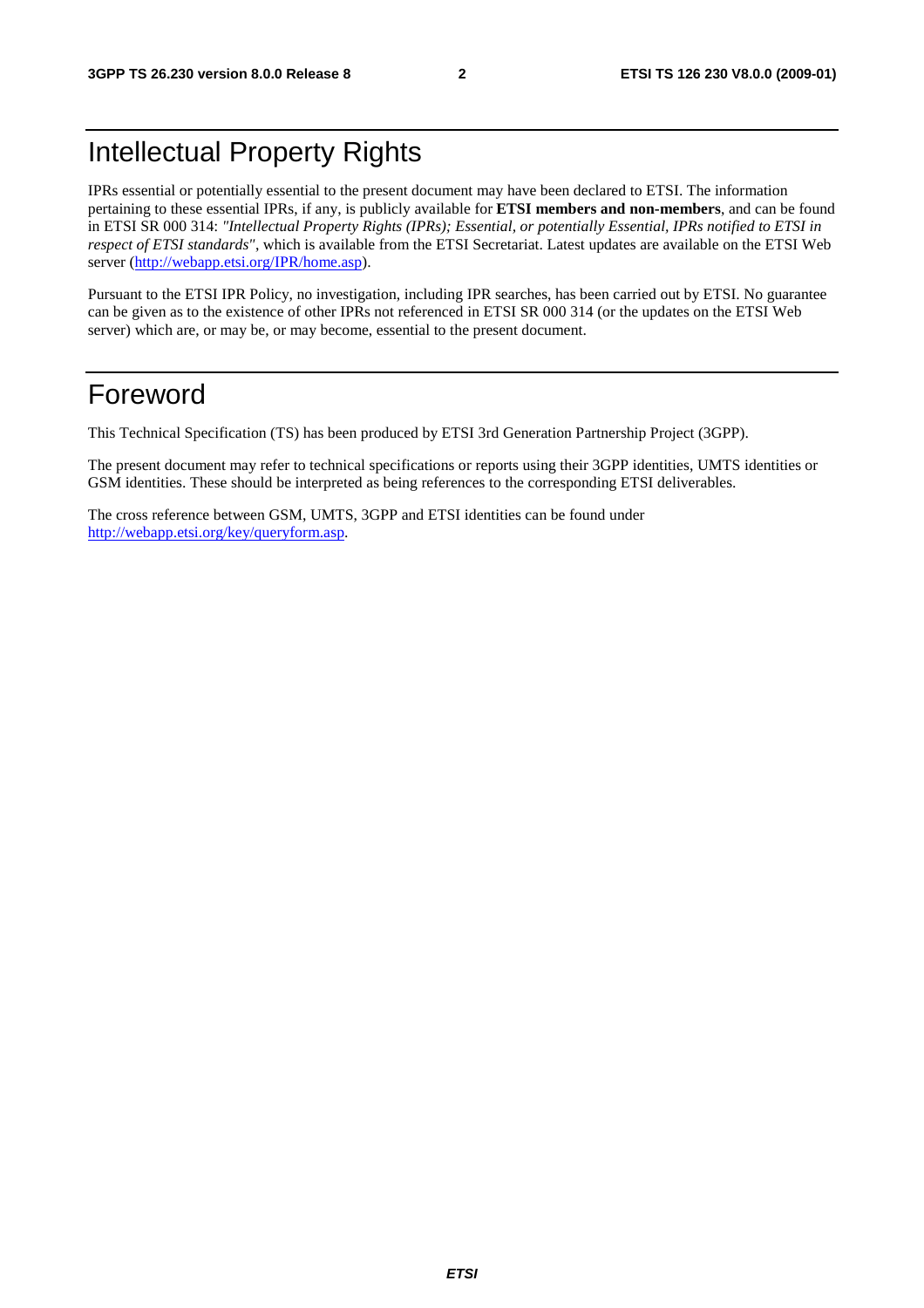$\mathbf{3}$ 

## Contents

| $\theta$       |                               |  |
|----------------|-------------------------------|--|
| $\mathbf{1}$   |                               |  |
| $\overline{2}$ |                               |  |
| 3              |                               |  |
| 3.1            |                               |  |
| 3.2            |                               |  |
| 3.3            |                               |  |
| 3.3.1          |                               |  |
| 3.3.2          |                               |  |
| 3.4            |                               |  |
| 3.5            |                               |  |
| 3.6            |                               |  |
|                | <b>Annex A (informative):</b> |  |
|                |                               |  |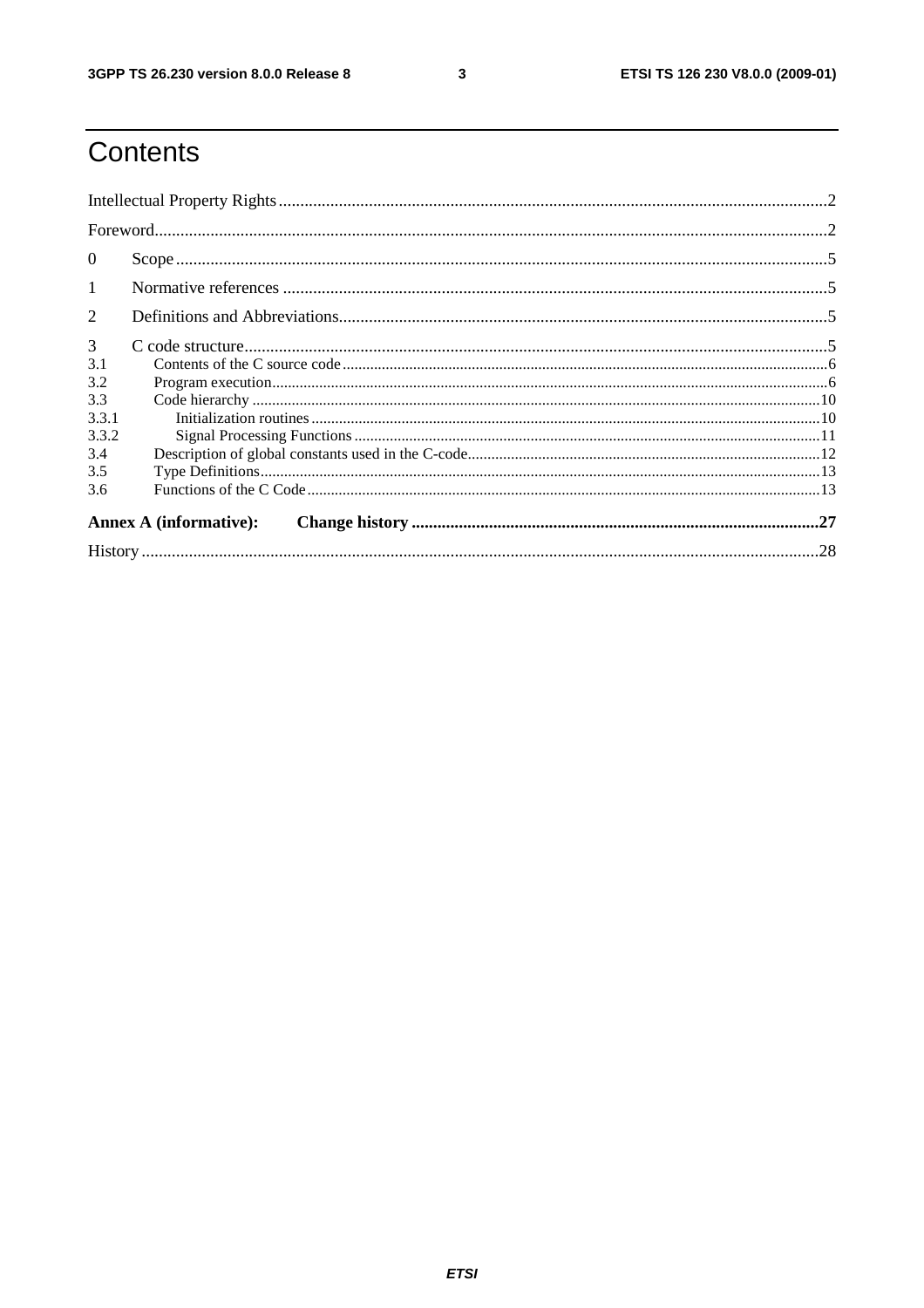### Foreword

This Technical Specification has been produced by T1P1.

The contents of the present document are subject to continuing work within the 3GPP TSG and may change following formal 3GPP approval. Should the 3GPP TSG modify the contents of this TS, it will be re-released by the 3GPP TSG with an identifying change of release date and an increase in version number as follows:

Version x.y.z

where:

- x the first digit:
	- 1 presented to 3GPP for information;
	- 2 presented to 3GPP for approval;
	- 3 Indicates 3GPP approved document under change control.
- y the second digit is incremented for all changes of substance, i.e. technical enhancements, corrections, updates, etc.
- z the third digit is incremented when editorial only changes have been incorporated in the specification;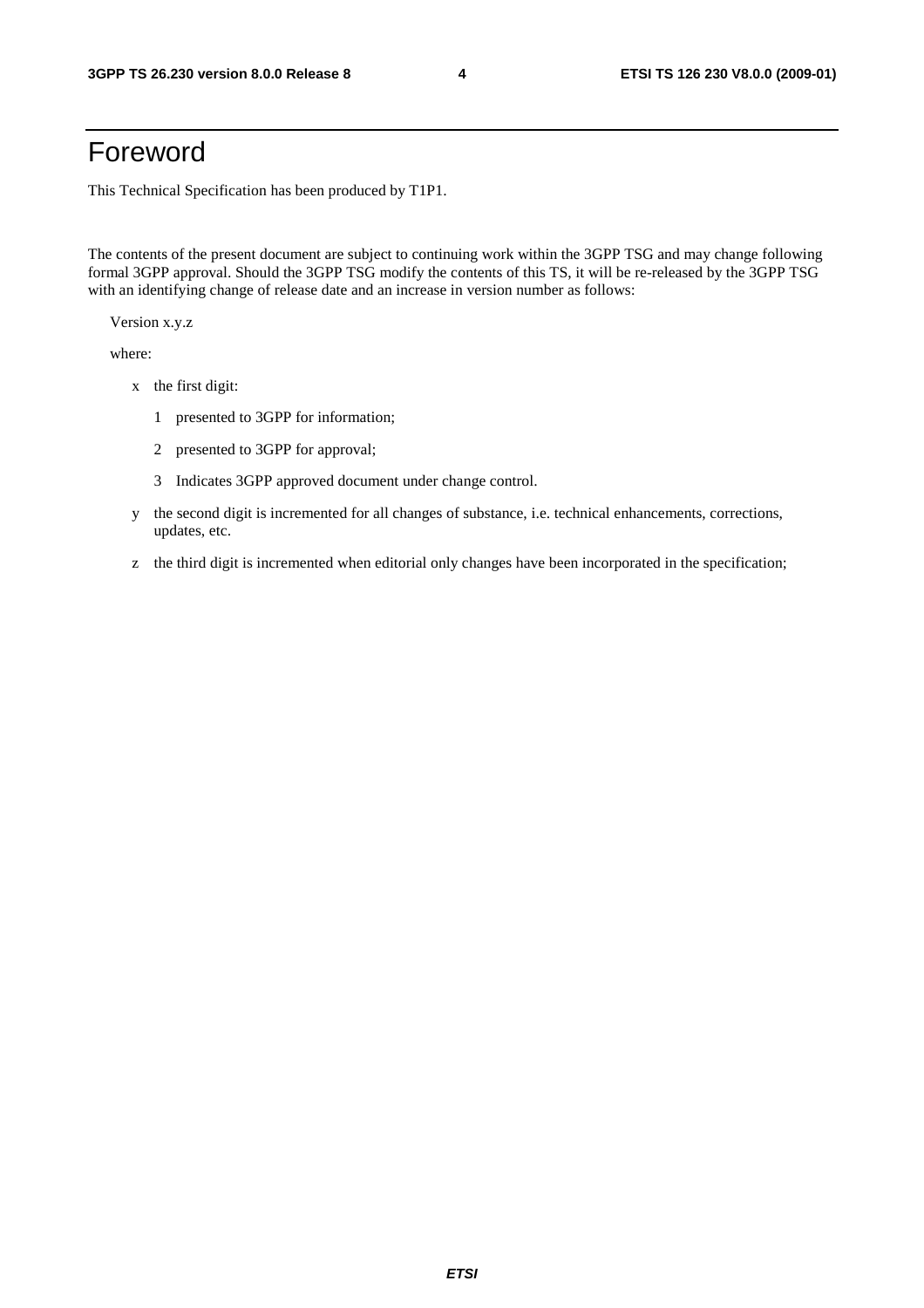### 0 Scope

This Technical Standard (TS) contains an electronic copy of the ANSI-C code for the Cellular Text Telephone Modem (CTM) for reliable transmission of text telephone text via the speech channel of cellular networks. While CTM is generally usable with text in UCS coding, the example application linked to CTM in this document is limited to use the signals and character set of the Baudot type.

### 1 Normative references

This TS incorporates by dated and undated reference, provisions from other publications. These normative references are cited at the appropriate places in the text and the publications are listed hereafter. For dated references, subsequent amendments to or revisions of any of these publications apply to this TS only when incorporated in it by amendment or revision. For undated references, the latest edition of the publication referred to applies.

- [1] 3GPP TS 26.226: "Cellular text telephone modem; General description".
- [2] ISO/IEC 10646-1: "Information technology Universal Multiple-Octet Coded Character Set (UCS) – Part 1: Architecture and Basic Multilingual Plane".

### 2 Definitions and Abbreviations

For the purposes of this TS, the following abbreviations apply:

| <b>CTM</b> | Cellular Text Telephone Modem                                                                   |
|------------|-------------------------------------------------------------------------------------------------|
| <b>FEC</b> | <b>Forward Error Correction</b>                                                                 |
| <b>FSK</b> | <b>Frequency Shift Key</b>                                                                      |
| <b>HCO</b> | Hearing Carry Over, (individual may be able to hear, but cannot speak) Alternating transmission |
|            | of speech and text.                                                                             |
| <b>PCM</b> | Pulse Code Modulation                                                                           |
| RX         | Receive                                                                                         |
| TX.        | Transmit                                                                                        |
| <b>TTY</b> | <b>Text Telephone</b>                                                                           |
| <b>UCS</b> | Universal Multiple-Octet Coded Character Set                                                    |
| <b>UTF</b> | UCS transformation format                                                                       |
| <b>VAD</b> | Voice Activity Detection                                                                        |
| <b>VCO</b> | Voice Carry Over, Alternating transmission of speech and text                                   |

### 3 C code structure

This clause gives an overview of the structure of the bit-exact C code and provides an overview of the contents and organization of the C code attached to this document.

The C code has been verified on the following system.

Sun Microsystems workstations with SUN Solaris<sup>TM</sup> operating system and the the Gnu C Compiler (gcc version 2.7.2.3) and GNU Make 3.77;

The C code has also been successfully compiled and used in the following environment, with the exception that it cannot be guaranteed that the upper part of the UCS code table in file ucs\_functions.c will be compiled correctly since it depends on the codepage setting of the environment.

IBM PC/AT compatible computers with Windows<sup>TM</sup> NT 4.0 operating system and Microsoft Visual C++  $6.0^{TM}$ compiler.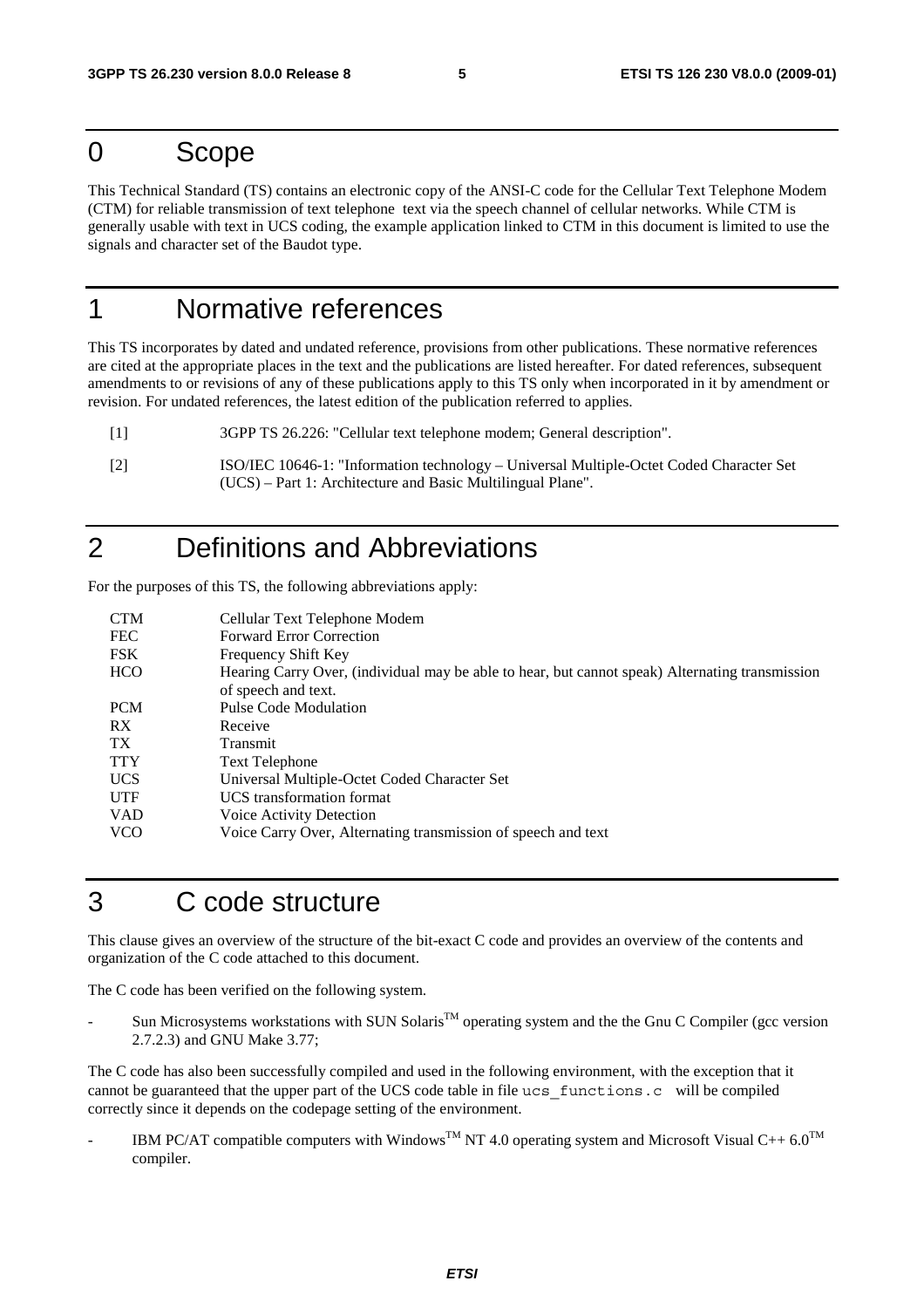### 3.1 Contents of the C source code

The distributed files with suffix "c" contain the source code and the files with suffix "h" are the header files. All these files are in the root level of the ZIP-archive.

Makefiles are provided for the platforms in which the C code has been verified (listed above). They are called 'Makefile' for GNU Make and 'Makefile.vc' for Microsoft Visual  $C++^{TM}$ .

For the Sun Microsystems platform, an example shell script for a transmission via two signal adaptation modules is given in "test\_negotiation". For the Microsoft Windows<sup>TM</sup> platform, no shell script or batch program is provided.

The software can be compiled using the commands

make all or gmake all in case of Gnu Make nmake /f Makefile.vc in case of Microsoft Visual C++.

The executables are compiled into the directory ./solaris (in case of Gnu Make) or into the actual directory in case of Microsoft Visual  $C++^{TM}$ .

The directory . /patterns provides the file baudot.pcm that serves as input signal for the test script test negotiation. All output data of test negotiation will be stored into the directory ./output. If required, this directory will be created by test\_negotiation automatically.

### 3.2 Program execution

The CTM signal adaptation module is implemented in the execuable adaptation switch (in case of Sun Solaris<sup>TM</sup> platform) or adaptation switch.exe (in case of the Micorsoft Windows<sup>TM</sup> platform).

The program should be called like:

```
adaptation switch -ctmin <file> -ctmout <file>
       -baudotin <file> -baudotout <file>
```
using the following parameters:

| -ctmin                                           | <input file=""/>                                                        | input file with CTM signal                                                                                                                                      |
|--------------------------------------------------|-------------------------------------------------------------------------|-----------------------------------------------------------------------------------------------------------------------------------------------------------------|
| -ctmout                                          |                                                                         | <output file=""> output file for CTM signal</output>                                                                                                            |
| -baudotin                                        | <input file=""/>                                                        | input file with Baudot Tones                                                                                                                                    |
| -numsamples <number><br/>-nonegotiation</number> | -baudotout <output file=""><br/>-textout <text file=""></text></output> | output file for Baudot Tones<br>output text file from CTM receiver (optional)<br>number of samples to process (optional)<br>disables the negotiation (optional) |

All files contain 16-bit linear encoded PCM audio samples, which are swapped according to the platform"s endian type (Sun Microsystems platforms use big endian, Intel platforms use little endian). An example file baudot.pcm containing a Baudot Code modem signal (big endian) is provided in the subdirectory ./patterns.

Due to the fact that the signal adaptation module expects a successful negotiation before Baudot Code signals can be converted to CTM signals, the signal adaptation module has to be executed several times in two instances in order to execute a successful negotiation. For the Sun Microsystems platform, a shell script test\_negotiation is provided for executing the following structure: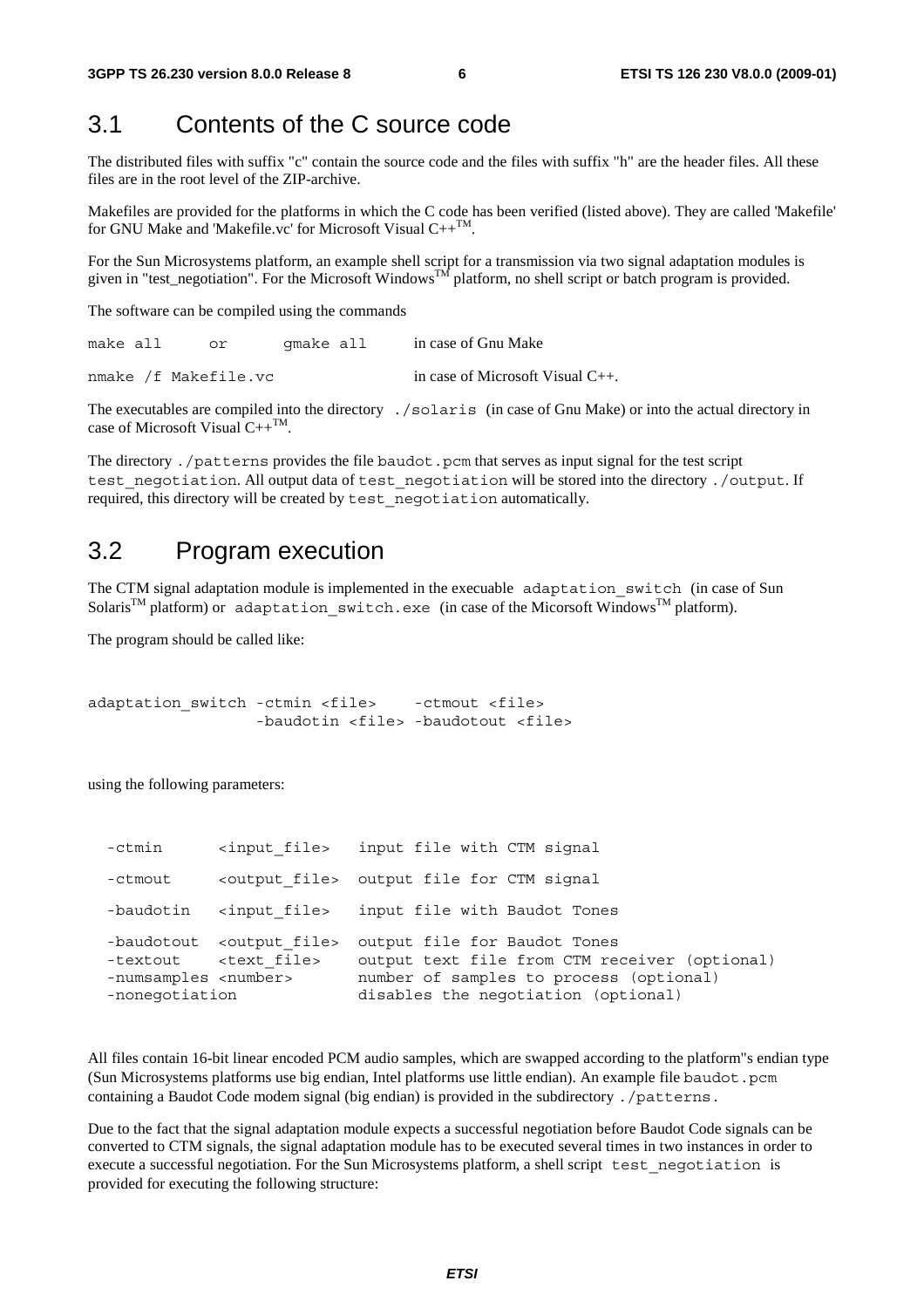| ctm forward  |         |  |
|--------------|---------|--|
|              |         |  |
| adapt#1      | adapt#2 |  |
|              |         |  |
| ctm backward |         |  |

First, the adaptation module #1 is executed. At this first run, the signal ctm\_backward is not known. Therefore, the negotiation does not get a positive acknowledge, so that the transmission falls back to Baudot Tones.

Then signal adaptation module #2 is executed for the first time.

After that, adaptation module #1 is executed for the second time. With this second run, the signal ctm\_backward is valid. Therefore, the negotiation receives a valid acknowledge, so that CTM signals are transmitted.

At last, adaptation module #2 is executed for the second time. With this run, adaptation module #2 receives a valid CTM signal so that the baudot\_out.pcm signal can be generated.

After executing each of the modules twice, the signal baudot\_out.pcm is analyzed. This analysis is also performed by the program adaptation\_switch. First, the Baudot detector of adaptation\_switch is used for this analysis in order to examine whether the regenerated Baudot signal can be decoded correctly. In a second step it is examined whether the regenerated signal still contains any CTM preambles. This investigation is performed by means of the CTM detector that is integrated in adaptation\_switch. This last test fails if the CTM detector is able to detect any CTM preamble in the regenerated signal.

During the execution of the script test\_negotiation the following text output shall be generated:

===================================================== Execute adaptation module #1 (first pass) ===================================================== \*\*\*\*\*\*\*\*\*\*\*\*\*\*\*\*\*\*\*\*\*\*\*\*\*\*\*\*\*\*\*\*\*\*\*\*\*\*\*\*\*\*\*\*\*\*\*\*\*\*\*\*\*\*\*\*\*\*\*\*\*\*\*\*\*\*\*\* Cellular Text Telephone Modem (CTM) - Example Implementation for Conversion between CTM and Baudot Code (use option -h for help) \*\*\*\*\*\*\*\*\*\*\*\*\*\*\*\*\*\*\*\*\*\*\*\*\*\*\*\*\*\*\*\*\*\*\*\*\*\*\*\*\*\*\*\*\*\*\*\*\*\*\*\*\*\*\*\*\*\*\*\*\*\*\*\*\*\*\*\* number of samples to process: 100000 >>> Enquiry Burst generated! <<< THE>>> Enquiry Burst generated! <<< >>> Enquiry Burst generated! <<< CELL.

=====================================================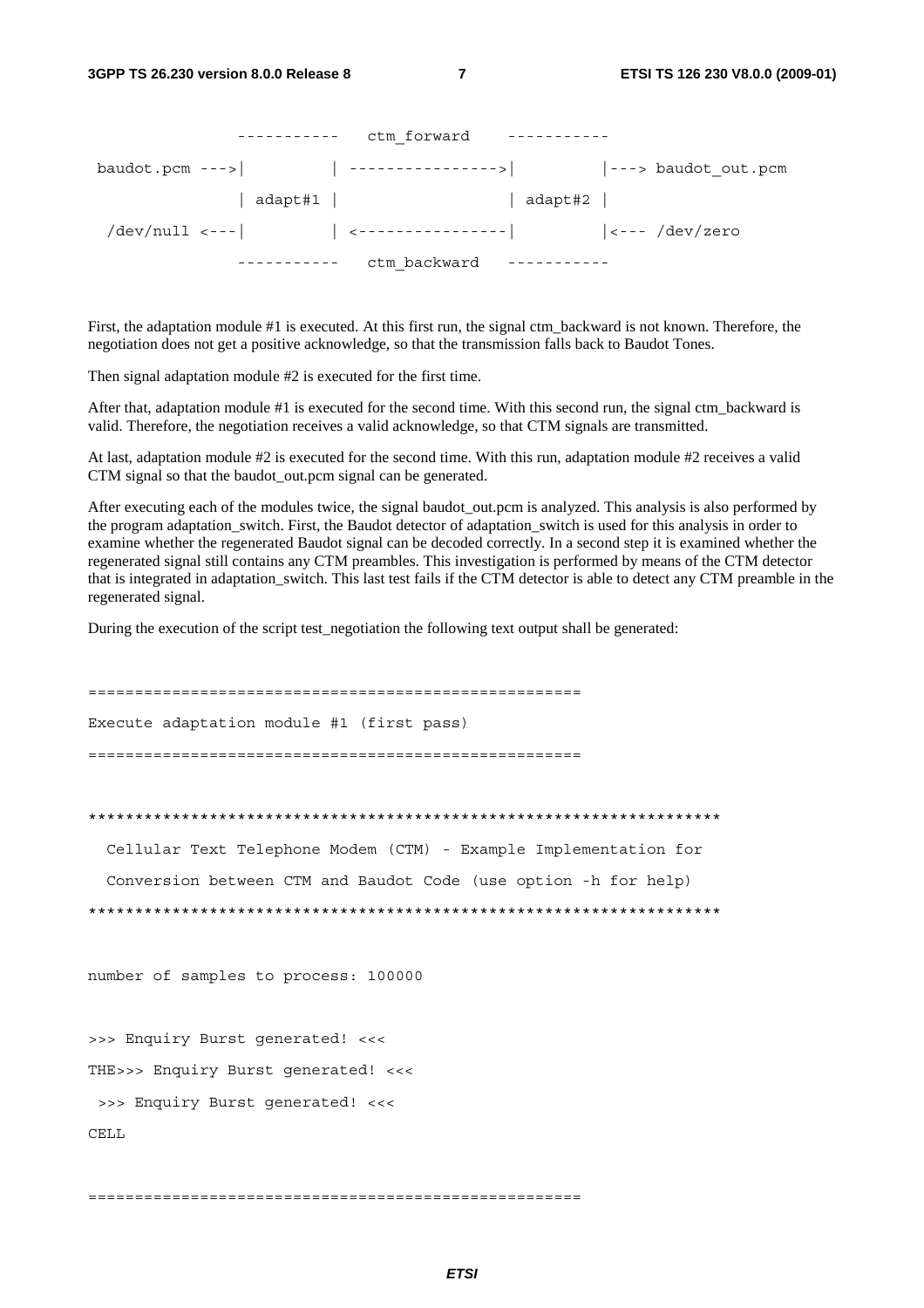#### **3GPP TS 26.230 version 8.0.0 Release 8 8 ETSI TS 126 230 V8.0.0 (2009-01)**

Execute adaptation module #2 (first pass) =====================================================

\*\*\*\*\*\*\*\*\*\*\*\*\*\*\*\*\*\*\*\*\*\*\*\*\*\*\*\*\*\*\*\*\*\*\*\*\*\*\*\*\*\*\*\*\*\*\*\*\*\*\*\*\*\*\*\*\*\*\*\*\*\*\*\*\*\*\*\* Cellular Text Telephone Modem (CTM) - Example Implementation for Conversion between CTM and Baudot Code (use option -h for help) \*\*\*\*\*\*\*\*\*\*\*\*\*\*\*\*\*\*\*\*\*\*\*\*\*\*\*\*\*\*\*\*\*\*\*\*\*\*\*\*\*\*\*\*\*\*\*\*\*\*\*\*\*\*\*\*\*\*\*\*\*\*\*\*\*\*\*\*

>>> CTM from far-end detected! <<< >>> Enquiry From Far End Detected! <<< THE>>> Enquiry From Far End Detected! <<< >>> Enquiry From Far End Detected! <<< CELL

===================================================== Execute adaptation module #1 (second pass) =====================================================

\*\*\*\*\*\*\*\*\*\*\*\*\*\*\*\*\*\*\*\*\*\*\*\*\*\*\*\*\*\*\*\*\*\*\*\*\*\*\*\*\*\*\*\*\*\*\*\*\*\*\*\*\*\*\*\*\*\*\*\*\*\*\*\*\*\*\*\* Cellular Text Telephone Modem (CTM) - Example Implementation for Conversion between CTM and Baudot Code (use option -h for help)

\*\*\*\*\*\*\*\*\*\*\*\*\*\*\*\*\*\*\*\*\*\*\*\*\*\*\*\*\*\*\*\*\*\*\*\*\*\*\*\*\*\*\*\*\*\*\*\*\*\*\*\*\*\*\*\*\*\*\*\*\*\*\*\*\*\*\*\*

>>> Enquiry Burst generated! <<< THE>>> CTM from far-end detected! <<<

 CELLULAR TEXT TELEPHONE MODEM (CTM) ALLOWS RELIABLE TRANSMISSION OF A TEXT TELEPHONE CONVERSATION ALTERNATING WITH A SPEECH CONVERSATION THROUGH THE EXISTING SPEECH COMMUNICATION PATHS IN CELLULAR MOBILE PHONE SYSTEMS. THIS RELIABILITY IS ACHIEVED BY AN IMPROVED MODULATION TECHNIQUE, INCLUDING ERROR PROTECTION, INTERLEAVING AND SYNCHRONIZATION.

===================================================== Execute adaptation module #2 (second pass)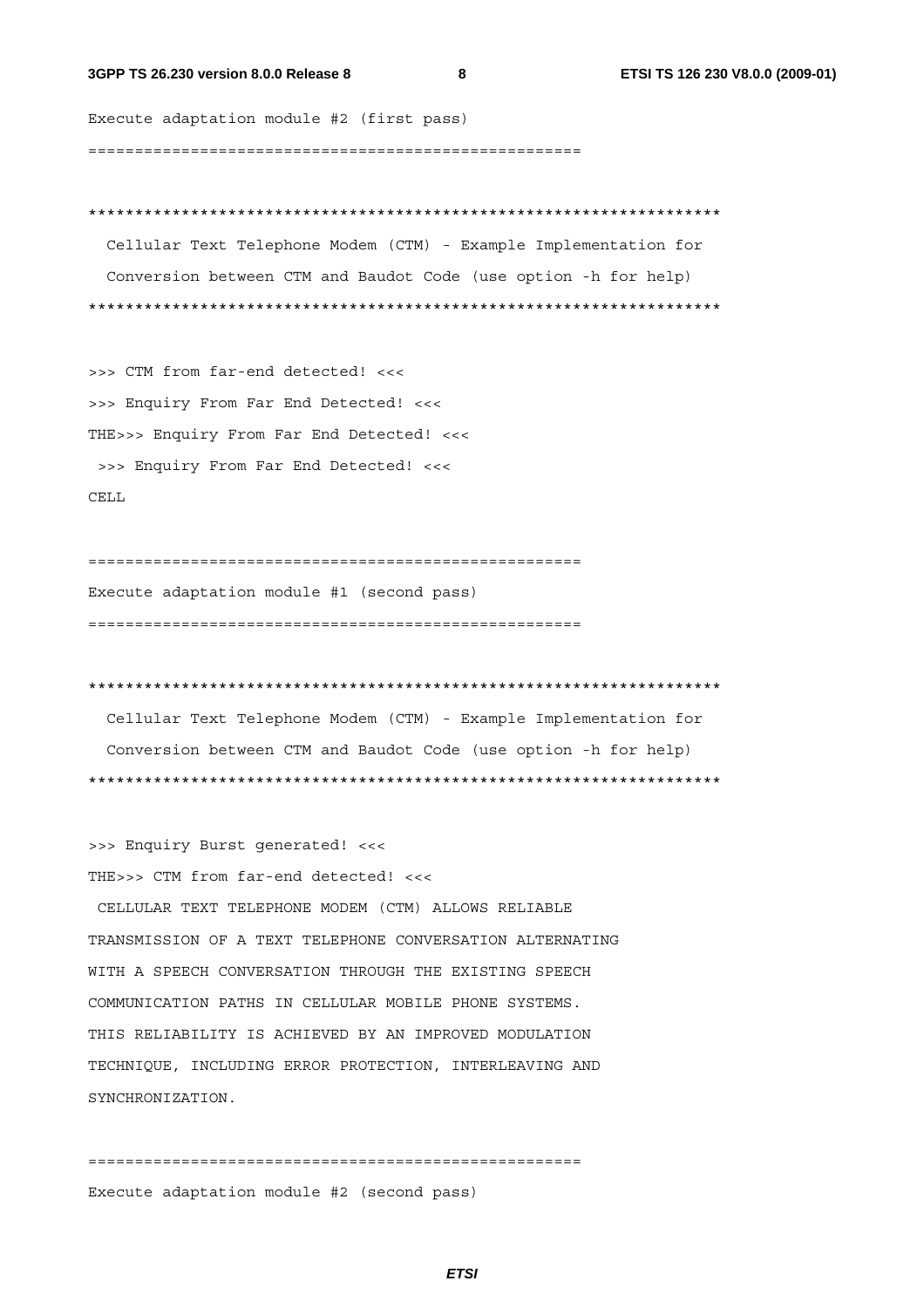=====================================================

\*\*\*\*\*\*\*\*\*\*\*\*\*\*\*\*\*\*\*\*\*\*\*\*\*\*\*\*\*\*\*\*\*\*\*\*\*\*\*\*\*\*\*\*\*\*\*\*\*\*\*\*\*\*\*\*\*\*\*\*\*\*\*\*\*\*\*\* Cellular Text Telephone Modem (CTM) - Example Implementation for Conversion between CTM and Baudot Code (use option -h for help) \*\*\*\*\*\*\*\*\*\*\*\*\*\*\*\*\*\*\*\*\*\*\*\*\*\*\*\*\*\*\*\*\*\*\*\*\*\*\*\*\*\*\*\*\*\*\*\*\*\*\*\*\*\*\*\*\*\*\*\*\*\*\*\*\*\*\*\*

>>> CTM from far-end detected! <<< >>> Enquiry From Far End Detected! <<< THE CELLULAR TEXT TELEPHONE MODEM (CTM) ALLOWS RELIABLE TRANSMISSION OF A TEXT TELEPHONE CONVERSATION ALTERNATING WITH A SPEECH CONVERSATION THROUGH THE EXISTING SPEECH COMMUNICATION PATHS IN CELLULAR MOBILE PHONE SYSTEMS. THIS RELIABILITY IS ACHIEVED BY AN IMPROVED MODULATION TECHNIQUE, INCLUDING ERROR PROTECTION, INTERLEAVING AND SYNCHRONIZATION.

==================================================================== Now we try to decode the regenerated Baudot signal. The text message shall be decoded completely now...

====================================================================

\*\*\*\*\*\*\*\*\*\*\*\*\*\*\*\*\*\*\*\*\*\*\*\*\*\*\*\*\*\*\*\*\*\*\*\*\*\*\*\*\*\*\*\*\*\*\*\*\*\*\*\*\*\*\*\*\*\*\*\*\*\*\*\*\*\*\*\*

 Cellular Text Telephone Modem (CTM) - Example Implementation for Conversion between CTM and Baudot Code (use option -h for help) \*\*\*\*\*\*\*\*\*\*\*\*\*\*\*\*\*\*\*\*\*\*\*\*\*\*\*\*\*\*\*\*\*\*\*\*\*\*\*\*\*\*\*\*\*\*\*\*\*\*\*\*\*\*\*\*\*\*\*\*\*\*\*\*\*\*\*\*

THE CELLULAR TEXT TELEPHONE MODEM (CTM) ALLOWS RELIABLE TRANSMISSION OF A TEXT TELEPHONE CONVERSATION ALTERNATING WITH A SPEECH CONVERSATION THROUGH THE EXISTING SPEECH COMMUNICATION PATHS IN CELLULAR MOBILE PHONE SYSTEMS. THIS RELIABILITY IS ACHIEVED BY AN IMPROVED MODULATION TECHNIQUE, INCLUDING ERROR PROTECTION, INTERLEAVING AND SYNCHRONIZATION.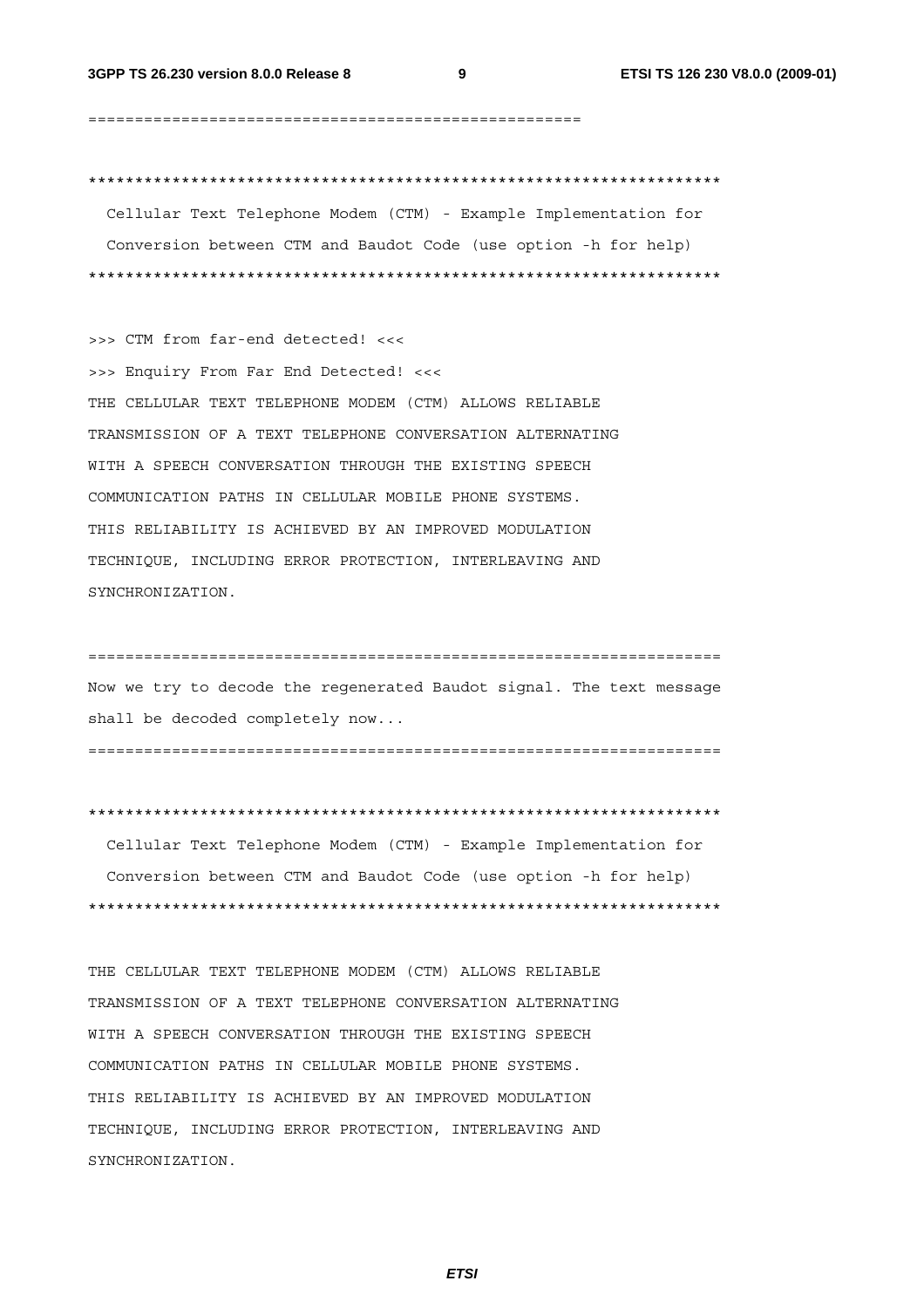===================================================================== Testing whether the regenerated Baudot signal is free of CTM headers. No CTM burst shall be detected now...

=====================================================================

\*\*\*\*\*\*\*\*\*\*\*\*\*\*\*\*\*\*\*\*\*\*\*\*\*\*\*\*\*\*\*\*\*\*\*\*\*\*\*\*\*\*\*\*\*\*\*\*\*\*\*\*\*\*\*\*\*\*\*\*\*\*\*\*\*\*\*\*

 Cellular Text Telephone Modem (CTM) - Example Implementation for Conversion between CTM and Baudot Code (use option -h for help) \*\*\*\*\*\*\*\*\*\*\*\*\*\*\*\*\*\*\*\*\*\*\*\*\*\*\*\*\*\*\*\*\*\*\*\*\*\*\*\*\*\*\*\*\*\*\*\*\*\*\*\*\*\*\*\*\*\*\*\*\*\*\*\*\*\*\*\*

### 3.3 Code hierarchy

This section gives an overview of the hierarchy how the functions are used in the signal adaptation module. All standard C functions: printf(), fwrite(), etc. have been omitted. Also, all functions related to the asynchronous transfer between the signal processing functions by means of FIFO buffers (Shortint\_fifo\_push, Shortint\_fifo\_pop, etc.) are not listed in the charts.

The following functions are not part of the actual CTM bit exact specification but are included to allow demonstration of CTM in a Baudot environment:

| $\bullet$ | init baudot tonedemod |
|-----------|-----------------------|
| $\bullet$ | init baudot tonemod   |
| $\bullet$ | baudot_tonedemod      |
| $\bullet$ | convertUCScode2char   |
| $\bullet$ | convertChar2TTYcode   |
| $\bullet$ | baudot tonemod        |
| $\bullet$ | convertTTYcode2char   |
|           | convertChar2UCScode   |
|           |                       |

### 3.3.1 Initialization routines

The following functions are called for the initialization of the signal adaptation module.

| init_baudot_tonedemod |                          |                             |
|-----------------------|--------------------------|-----------------------------|
| init_baudot_tonemod   |                          |                             |
| init_ctm_transmitter  | init interleaver         | generate_scambling_sequence |
|                       |                          | m sequence                  |
|                       | linit tonemod            |                             |
|                       | conv_encoder_init        |                             |
|                       | generate_resync_sequence | m sequence                  |
|                       | calc_mute_positions      |                             |
| init_ctm_receiver     | init tonedemod           | sin_fip                     |
|                       | viterbi init             |                             |
|                       | calc_mute_positions      |                             |
|                       | init deinterleaver       | generate_scambling_sequence |
|                       | init_wait_for_sync       | m sequence                  |
|                       |                          | generate_scambling_sequence |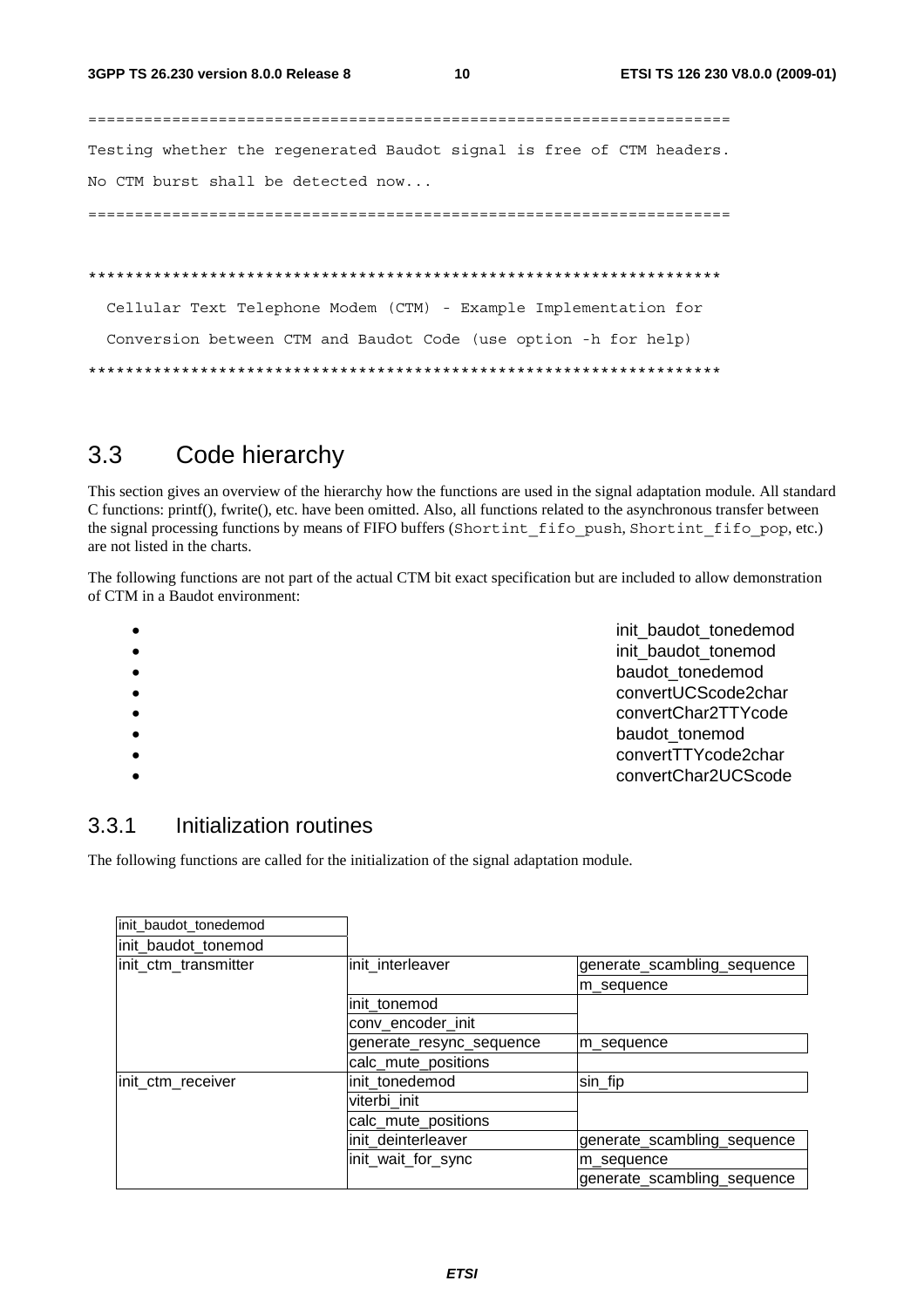### 3.3.2 Signal Processing Functions

The following functions are called during the main signal processing loop.

| baudot_tonedemod    | lir_filt               |              |
|---------------------|------------------------|--------------|
| ctm_receiver        | tonedemod              | rotate_right |
|                     |                        | rotate_left  |
|                     | wait_for_sync          |              |
|                     | reinit_deinterleaver   |              |
|                     | viterbi reinit         |              |
|                     | diag_deinterleaver     |              |
|                     | shift_deinterleaver    |              |
|                     | mutingRequired         |              |
|                     | viterbi_exec           |              |
|                     | reinit_wait_for_sync   |              |
|                     | reinit_deinterleaver   |              |
|                     | viterbi_reinit         |              |
|                     | transformUTF2UCS       |              |
| convertUCScode2char |                        |              |
| convertChar2TTYcode |                        |              |
| baudot_tonemod      |                        |              |
| convertTTYcode2char |                        |              |
| convertChar2UCScode |                        |              |
| ctm_transmitter     | transformUCS2UTF       |              |
|                     | reinit_interleaver     |              |
|                     | conv_encoder_exec      |              |
|                     | mutingRequired         |              |
|                     | diag_interleaver       |              |
|                     | diag_interleaver_flush |              |
|                     | tonemod                |              |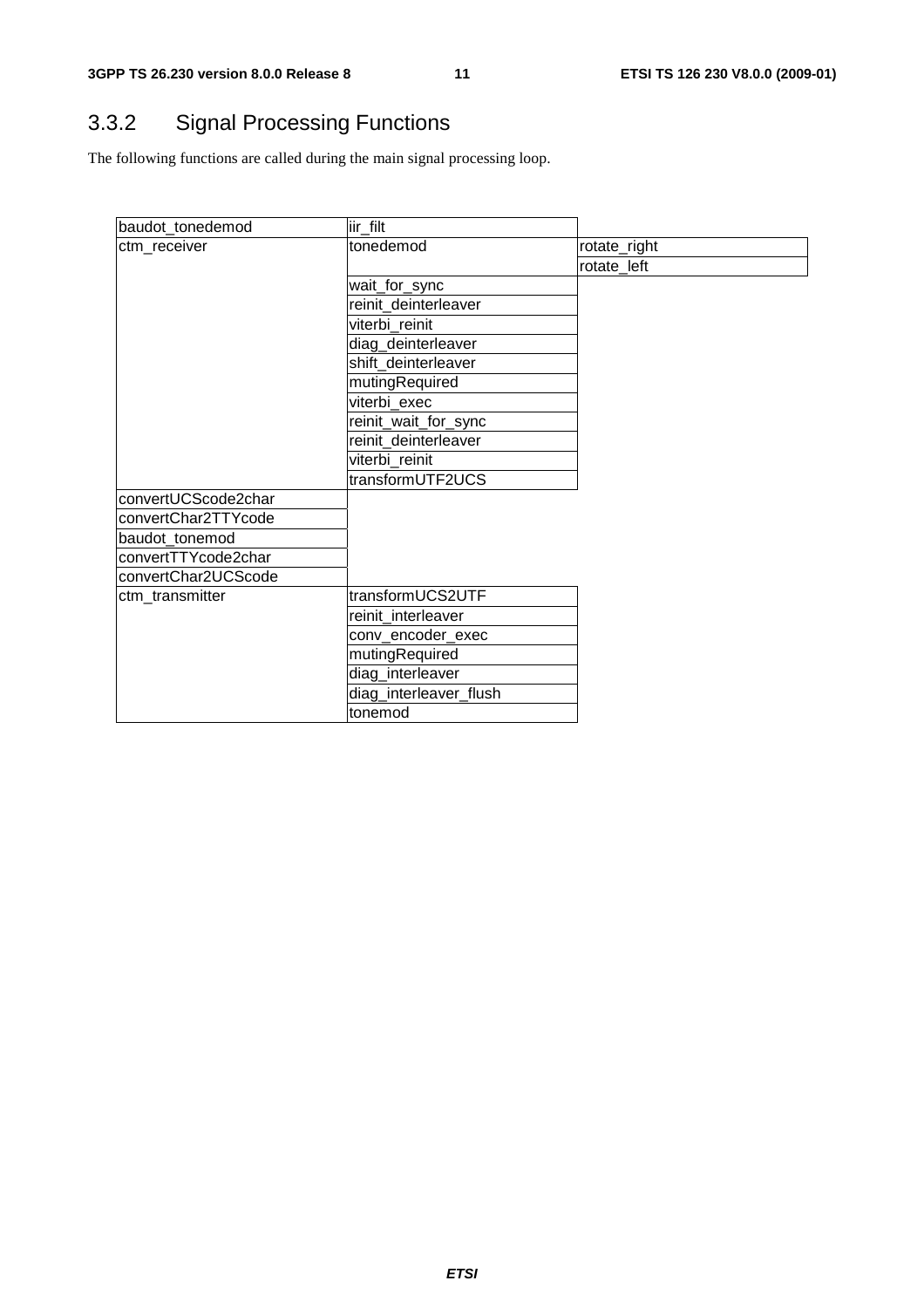### 3.4 Description of global constants used in the C-code

The following constants are defined in the file ctm\_defines.h

| <b>Constant</b>                                                                 | Value          | <b>Description</b>                                                                                                                |  |  |
|---------------------------------------------------------------------------------|----------------|-----------------------------------------------------------------------------------------------------------------------------------|--|--|
|                                                                                 |                |                                                                                                                                   |  |  |
| MAX IDLE SYMB                                                                   | 5              | Number of Idle Symbols at End of Burst                                                                                            |  |  |
| CHC RATE                                                                        | $\overline{4}$ | Rate of the Error Protection                                                                                                      |  |  |
| CHC K                                                                           | 5              | Constraint Length of the Error Protection                                                                                         |  |  |
| SYMB LEN                                                                        | 40             | Length of one CTM symbol                                                                                                          |  |  |
| LENGTH_TONE_VEC                                                                 | 1              | frame size                                                                                                                        |  |  |
| LENGTH_TX_BITS                                                                  | 8              | number of bits per 20 ms frame                                                                                                    |  |  |
| BITS_PER_SYMB                                                                   | 8              | bits per symbol                                                                                                                   |  |  |
| NCYCLES 0                                                                       | 2              | Number of periods for symbol #0                                                                                                   |  |  |
| NCYCLES 1                                                                       | 3              | Number of periods for symbol #1                                                                                                   |  |  |
| NCYCLES 2                                                                       | 4              | Number of periods for symbol #2                                                                                                   |  |  |
| NCYCLES 3                                                                       | 5              | Number of periods for symbol #3                                                                                                   |  |  |
| THRESHOLD RELIABILITY FOR SUPPRESSING OUTPUT<br>THRESHOLD RELIABILITY FOR XCORR | 100<br>200     | Characters with lower reliability are suppressed<br>Bits with lower reliability don"t contribute to xcorr                         |  |  |
| THRESHOLD_RELIABILITY_FOR_GOING_OFFLINE                                         | 100            | Threshold for regarding a bit as unreliable                                                                                       |  |  |
| MAX_NUM_UNRELIABLE_GROSS_BITS                                                   | 400            | Receiver goes offline after 400 unreliable bits                                                                                   |  |  |
| NUM_BITS_GUARD_INTERVAL                                                         | 6              | Number of muted bits between two bursts                                                                                           |  |  |
| WAIT SYNC REL THRESHOLD 0                                                       | 20316          | $(=0.62)$ rel. threshold for preamble                                                                                             |  |  |
| WAIT SYNC REL THRESHOLD 1                                                       | 17039          | (=0.52) rel. threshold for preamble                                                                                               |  |  |
| WAIT SYNC REL THRESHOLD 2                                                       | 23065          | (=0.71) dto. in case that RX is already online                                                                                    |  |  |
| RESYNC REL THRESHOLD                                                            | 26542          | Threshold for Resynchronization (=0.81)                                                                                           |  |  |
| GUARD BIT SYMBOL                                                                | 10             | magic number indicating that a bit shall be muted                                                                                 |  |  |
| intlvB                                                                          | 8              | Interleaver block length (number of rows)                                                                                         |  |  |
| intlvD                                                                          | 2              | Interleaver block distance (interlace factor)                                                                                     |  |  |
| demodSyncLns                                                                    | 1              | Number of demodulator sync lines                                                                                                  |  |  |
| deintSyncLns                                                                    | 0              | Number of deinterleaver sync lines                                                                                                |  |  |
| IDLE_SYMB                                                                       | 0x16           | UCS code for Idle Symbol                                                                                                          |  |  |
| ENQU SYMB                                                                       | 0x05           | UCS code for Enquiry Symbol                                                                                                       |  |  |
| ENQUIRY TIMEOUT                                                                 | 3040           | number of 20-ms frames for negotiation                                                                                            |  |  |
| NUM ENQUIRY BURSTS                                                              | 3              | number of enquiry attempts                                                                                                        |  |  |
| NUM MUTE ROWS                                                                   | 4              | Number of Intl. rows that shall be muted                                                                                          |  |  |
| RESYNC SEQ LENGTH                                                               | 32             | length of the resynchronization sequence,                                                                                         |  |  |
|                                                                                 |                | must be a multiple of 8                                                                                                           |  |  |
| NUM BITS BETWEEN RESYNC                                                         | 352            | Distance between two resync sequences, the value<br>NUM_BITS_BETWEEN_RESYNC+RESYNC_SEQ_LENGTH                                     |  |  |
|                                                                                 |                | must be a multiple of CHC_RATE, intlvB, and<br>BITS_PER_CHAR, and must be greater than<br>intlvB*((intlvB-1)*intlvD+NUM MUTE ROWS |  |  |
| BAUDOT NUM INFO BITS                                                            | 5              | number of information bits per Baudot character                                                                                   |  |  |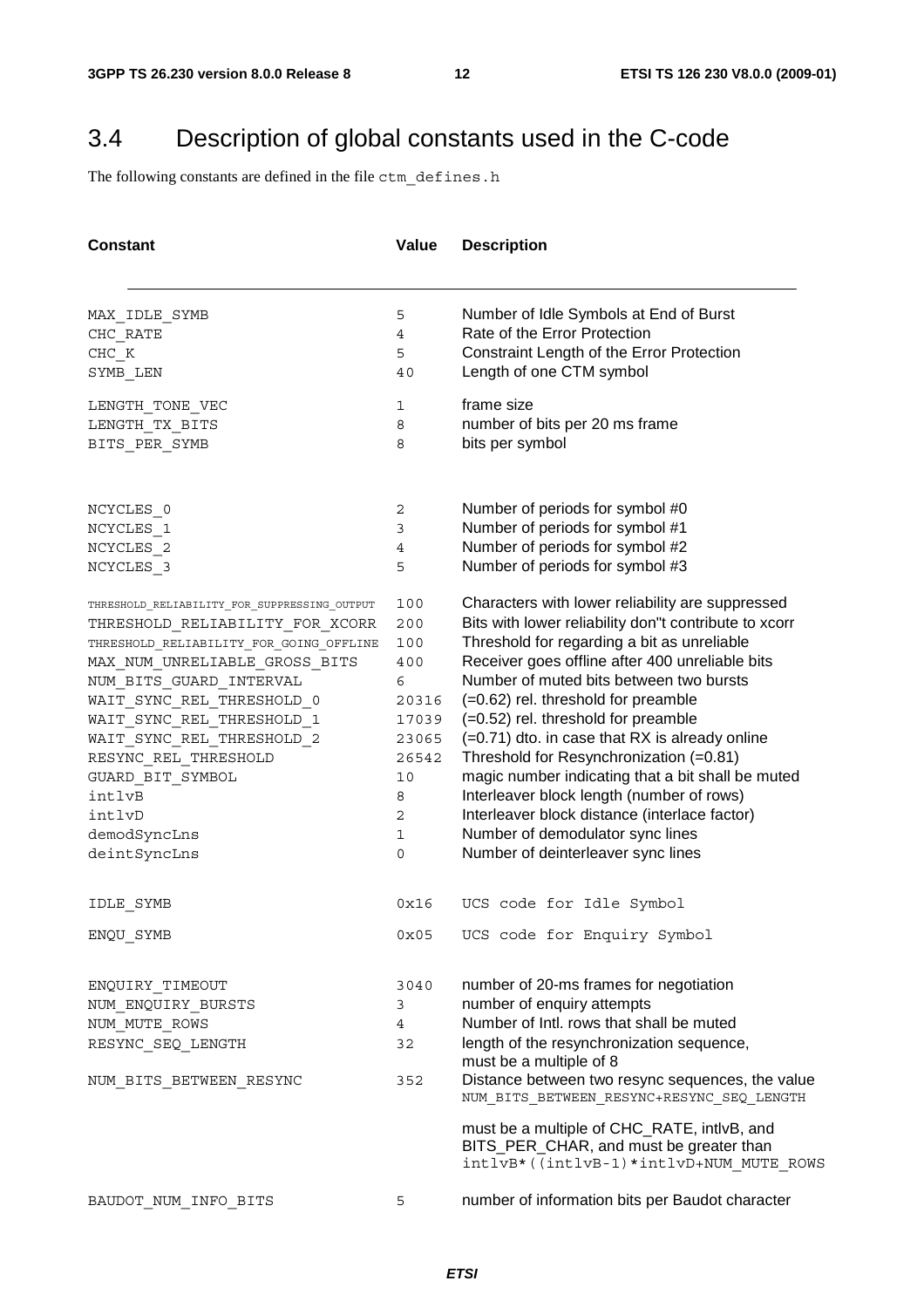| BAUDOT SHIFT FIGURES<br>BAUDOT SHIFT LETTERS | 27<br>31 | code of shift to figures symbol<br>code of shift to letters symbol                    |
|----------------------------------------------|----------|---------------------------------------------------------------------------------------|
| BAUDOT BIT DURATION                          | 176      | must be 176 (for 45.45 baud) or 160 (50 baud)                                         |
| BAUDOT LP FILTERORDER                        | 1        | Order of the low-pass filters in function<br>baudot tonedemod()                       |
| BAUDOT BP FILTERORDER                        | 2        | Order of the according band-pass filters, must<br>be equal to 2*BAUDOT BP FILTERORDER |

### 3.5 Type Definitions

In order to make the C code platform-independent, the following type definitions have been used, which are defined in typedefs.h:

defined type meaning **corresponding constants** ---------------------------------------------------------- Char character (none) Bool boolean true, false Shortint 16-bit signed minShortint, maxShortint UShortint 16-bit unsigned minUShortint, maxUShortint Longint 32-bit signed minLongint, maxLongint ULongint 32-bit unsigned minULongint, maxULongint

### 3.6 Functions of the C Code

|                                                                               | void baudot tonedemod (Shortint* toneVec, Shortint numSamples,<br>fifo state t* ptrOutFifoState,<br>baudot tonedemod state t* state); |  |  |  |  |
|-------------------------------------------------------------------------------|---------------------------------------------------------------------------------------------------------------------------------------|--|--|--|--|
| Demodulator for Baudot Tones<br>Purpose:<br>Defined in:<br>baudot functions.c |                                                                                                                                       |  |  |  |  |
| Input Variables:                                                              |                                                                                                                                       |  |  |  |  |
| toneVec                                                                       | Vector containing the input audio signal                                                                                              |  |  |  |  |
| numSamples                                                                    | Length of toneVec                                                                                                                     |  |  |  |  |
| Input/Output Variables:                                                       |                                                                                                                                       |  |  |  |  |
| ptrOutFifoState                                                               | Pointer to the state of the output shift register<br>containing the demodulated TTY codes                                             |  |  |  |  |
| state                                                                         | Pointer to the state variable of baudot tonedemod()                                                                                   |  |  |  |  |

|          | void baudot tonemod (Shortint inputTTYcode, |                                      |
|----------|---------------------------------------------|--------------------------------------|
|          |                                             | Shortint *outputToneVec,             |
|          |                                             | Shortint lengthToneVec,              |
|          |                                             | Shortint *ptrNumBitsStillToModulate, |
|          |                                             | baudot tonemod state t* state);      |
| Purpose: |                                             | Modulator for Baudot Tones           |

| Purpose:    | Modulator for Baudot Tones |  |  |
|-------------|----------------------------|--|--|
| Defined in: | baudot functions.c         |  |  |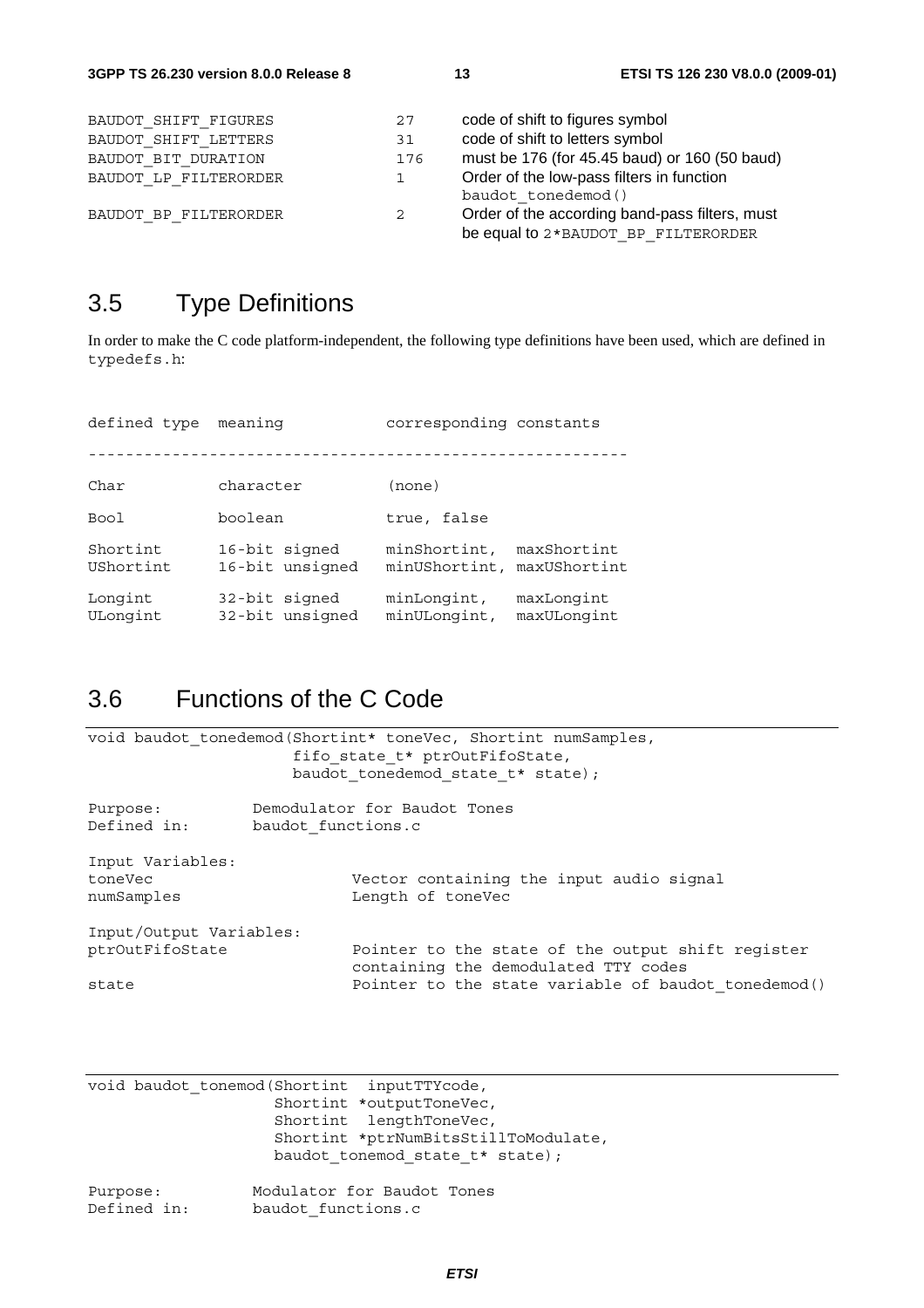| Input Variables:<br>inputTTYcode                                | TTY code of the character that has to be modulated.<br>input TTY code must be in the range $0 \ldots 63$ , otherwise<br>it is assumed that there is no character to<br>modulate. |
|-----------------------------------------------------------------|----------------------------------------------------------------------------------------------------------------------------------------------------------------------------------|
| lengthToneVec                                                   | Indicates how many samples have to be generated.                                                                                                                                 |
| Output Variables:<br>outputToneVec<br>ptrNumBitsStillToModulate | Vector where the output samples are written to.<br>Indicates how many bits are still in the fifo<br>buffer.                                                                      |
| Input/Output Variables:<br>state                                | Pointer to the state variable of baudot tonedemod()                                                                                                                              |

| void calc mute positions (Shortint *mute positions, |                            |
|-----------------------------------------------------|----------------------------|
|                                                     | Shortint num rows to mute, |
|                                                     | Shortint start position,   |
| Shortint B,                                         |                            |
| Shortint $D)$ ;                                     |                            |
|                                                     |                            |

Purpose: Calculation of the indices of the bits that have to be muted within one burst. The indices are returned in the vector mute\_positions. Defined in: init interleaver.c

Shortint convertChar2ttyCode(char inChar); Purpose: Conversion from character into TTY code Defined in: baudot functions.c Input Variables: inChar character that shall be converted Return Value: baudot code of the input or -1 in case that inChar is not valid (e.g.  $inChar=='\0')$ )

UShortint convertChar2UCScode(char inChar);

Purpose: Conversion from character into UCS code (Universal Multiple-Octet Coded Character Set, Row 00 of the Multilingual plane according to ISO/IEC 10646-1). This routine only handles characters in the range 0..255 since that is all that is required for demonstration of Baudot support. Defined in: ucs functions.c Input Variables: inChar character that shall be converted Return Value: UCS code of the input or 0x0016 <IDLE> in case that inChar is not valid  $(e.q. inChar =')0')$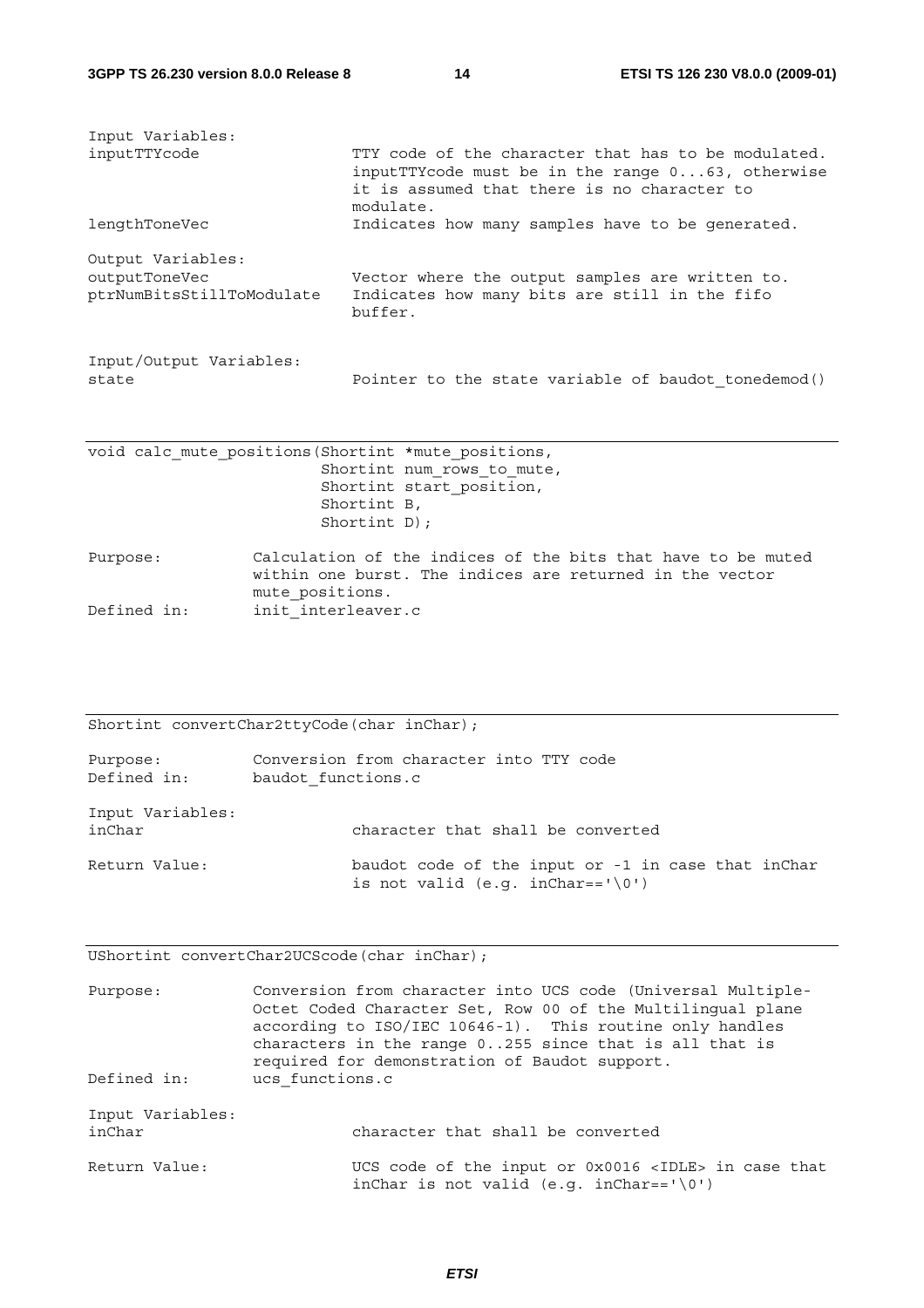|                             | char convertTTYcode2char(Shortint ttyCode);                                                                                                                                                                                                                                                        |  |  |
|-----------------------------|----------------------------------------------------------------------------------------------------------------------------------------------------------------------------------------------------------------------------------------------------------------------------------------------------|--|--|
| Purpose:<br>Defined in:     | Conversion from TTY code into Character<br>baudot functions.c                                                                                                                                                                                                                                      |  |  |
| Input Variables:<br>ttyCode | Baudot code (must be within the range $063$ ) or -1<br>if there is nothing to convert                                                                                                                                                                                                              |  |  |
| Return Value:               | character (or $\sqrt{0}$ if ttyCode is not valid)                                                                                                                                                                                                                                                  |  |  |
|                             | char convertUCScode2char(UShortint ucsCode);                                                                                                                                                                                                                                                       |  |  |
| Purpose:                    | Conversion from UCS code into character (Universal Multiple-<br>Octet Coded Character Set, Row 00 of the Multilingual plane<br>according to ISO/IEC 10646-1). This routine only handles<br>characters in the range 0255 since that is all that is<br>required for demonstration of Baudot support. |  |  |
| Defined in:                 | ucs functions.c                                                                                                                                                                                                                                                                                    |  |  |

Input Variables: ucsCode UCS code index, must be within the range 0...255 Return Value: character (or '\0' if ucsCode is not valid)

void conv\_encoder\_exec(conv\_encoder\_t\* ptr\_state, Shortint\* in, Shortint inbits, Shortint\* out);

| Purpose:<br>Defined in:               | Execution of the convolutional encoder for error protection<br>conv encoder.c                                                           |
|---------------------------------------|-----------------------------------------------------------------------------------------------------------------------------------------|
| Input Variables:<br>in<br>inbits      | Vector with net bits<br>Number of valid net bits in vector in                                                                           |
| Output variables:<br>out              | Vector with the encoded gross bits. The gross bits<br>are either 0 or 1. The vector out must have at<br>least CHC RATE*inbits elements. |
| Input/output variables:<br>*ptr state | state variable of the encoder                                                                                                           |

void conv\_encoder\_init(conv\_encoder\_t\* ptr\_state);

| Purpose:    | Initialization of the convolutional encoder |  |  |
|-------------|---------------------------------------------|--|--|
| Defined in: | conv encoder.c                              |  |  |

Output Variables: \*ptr\_state Initialized state variable of the encoder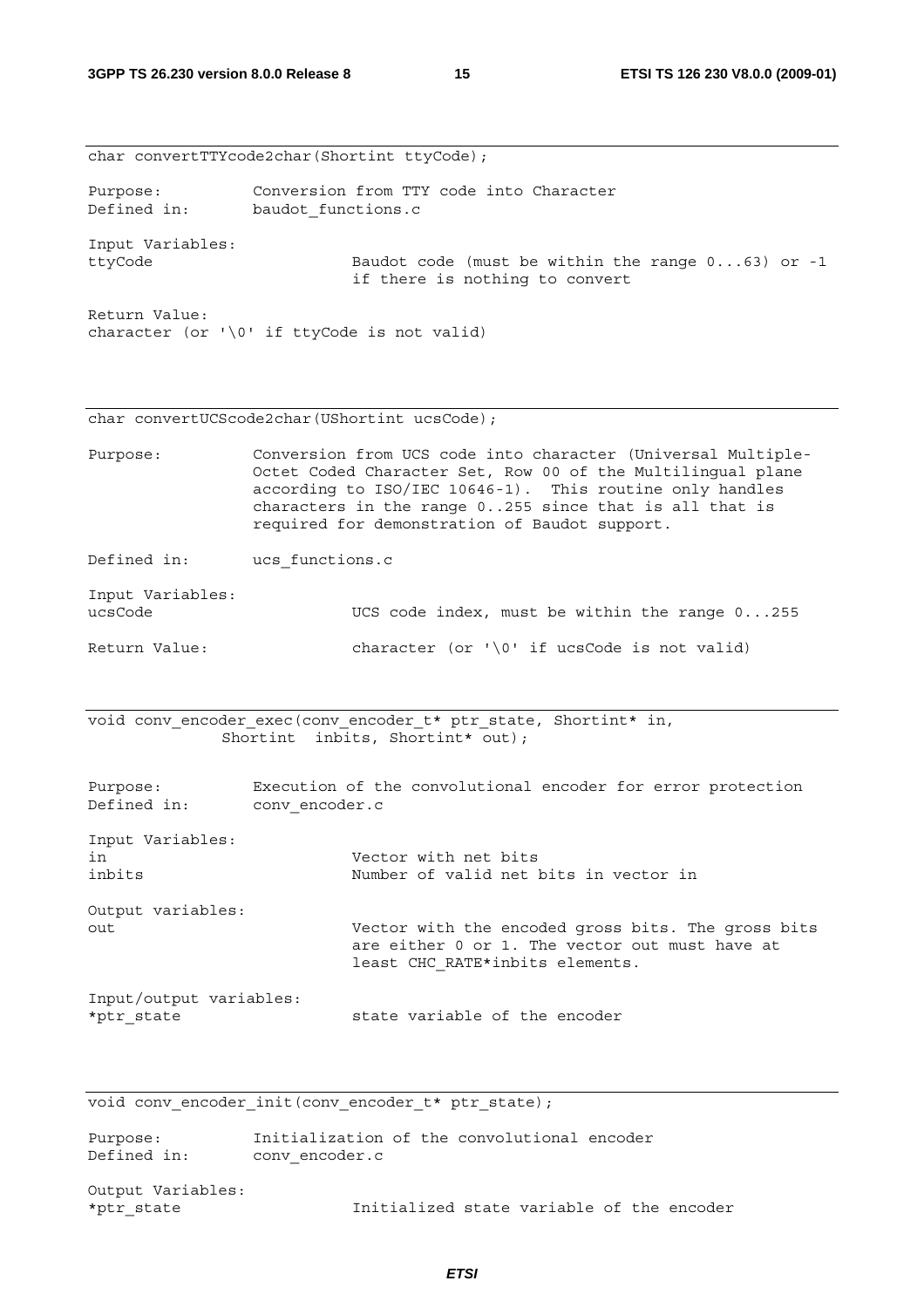|                            |                | void ctm receiver (fifo state t* ptr signal fifo state,          |
|----------------------------|----------------|------------------------------------------------------------------|
|                            |                | fifo state t* ptr output char fifo state,                        |
|                            | Bool*          | ptr early muting required,                                       |
|                            |                | rx state t* rx state);                                           |
|                            |                |                                                                  |
| Purpose:                   |                | Runs the CTM Receiver for a block of (nominally) 160 samples.    |
|                            |                | Due to the internal synchronization, the number of processed     |
|                            |                |                                                                  |
|                            |                | samples might vary between 156 and 164 samples. The input of     |
|                            |                | the samples and the output of the decoded characters is          |
|                            |                | handled via fifo buffers, which have to be initialized           |
|                            |                | externally before using this function (see fifo.h for            |
|                            | details).      |                                                                  |
| Defined in:                | ctm receiver.c |                                                                  |
| input/output variables     |                |                                                                  |
| *ptr signal fifo state     |                | fifo state for the input samples                                 |
|                            |                | *ptr output char fifo state fifo state for the output characters |
| *ptr early muting required |                | returns whether the original audio signal must not               |
|                            |                | be forwarded. This is to guarantee that the                      |
|                            |                |                                                                  |
|                            |                | preamble or resync sequence is detected only by the              |
|                            |                | first CTM device, if several CTM devices are                     |
|                            |                | cascaded subsequently.                                           |
| rx state                   |                | pointer to the variable containing the receiver                  |
|                            |                | states                                                           |

| void ctm transmitter (UShortint | ucsCode,                             |
|---------------------------------|--------------------------------------|
| Shortint* txToneVec,            |                                      |
| tx state t* tx state,           |                                      |
|                                 | Shortint *ptrNumBitsStillToModulate, |
| Bool sineOutput);               |                                      |

Purpose: Runs the CTM Transmitter for a block of 160 output samples, representing 8 gross bits. The bits, which are modulated into tones, are taken from an internal fifo buffer. If the fifo buffer is empty, zero-valued samples are generated. The fifo buffer is filled with channelencoded and interleaved bits, which are generated internally by coding the actual input character. With each call of this function one or less input characters can be coded. If there is no character to for transmission, one of the following codes has be used: - 0x0016 <IDLE>: indicates that there is no character to transmit and that the transmitter should stay in idle mode, if it is currently already in idle mode. If the transmitter is NOT in idle mode, it might generate <IDLE> symbols in order to keep an active burst running. The CTM burst is terminated if five <IDLE> symbols have been generated consecutively. - 0xFFFF: although there is no character to transmit, a CTM burst is initiated in order to signal to the far-end side that CTM is supported. The burst starts with the <IDLE> symbol and will be continued with <IDLE> symbols if there are no regular

characters handed over during the next calls of this function. The CTM burst is terminated if five <IDLE> symbols have been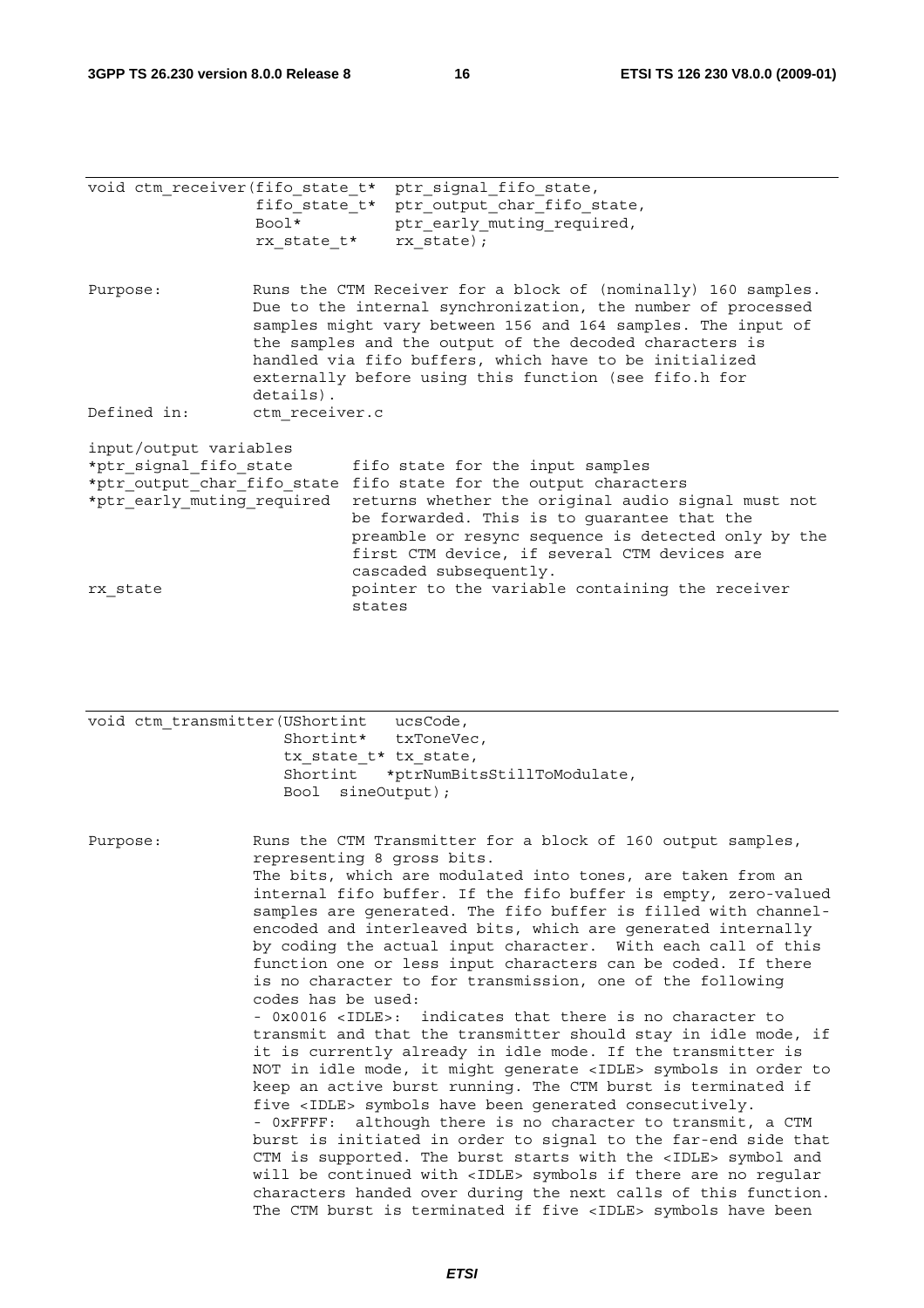| Defined in:                                                           | transmitted consecutively.<br>In order to avoid an overflow of the internal fifo buffer, the<br>variable *ptrNumBitsStillToModulate should be checked before<br>calling this function.<br>ctm transmitter.c |                                                                                                                                                       |  |
|-----------------------------------------------------------------------|-------------------------------------------------------------------------------------------------------------------------------------------------------------------------------------------------------------|-------------------------------------------------------------------------------------------------------------------------------------------------------|--|
| input variables:<br>ucsCode<br>sineOutput                             |                                                                                                                                                                                                             | UCS code of the character or one of the code 0x0016<br>Or OXFFFF<br>must be false in reqular mode; if true, a pure sine<br>output signal is generated |  |
| output variables:<br>txToneVec<br>input/output variables:<br>tx state |                                                                                                                                                                                                             | output signal (vector of 160 samples)<br>pointer to the variable containing the transmitter<br>states                                                 |  |
| void diag deinterleaver (Shortint *out,                               |                                                                                                                                                                                                             | Shortint *in.                                                                                                                                         |  |

;hortint Shortint num valid bits, interleaver state t \*intl state);

Purpose: Corresponding deinterleaver to diag interleaver. An arbitrary number of bits can be interleaved, depending of the length of the vector "in". The vector "out", which must have the same length than "in", contains the interleaved samples. All states (memory etc.) of the interleaver are stored in the variable \*intl state. Therefore, a pointer to this variable must be handled to this function. This variable initially has to be initialized by the function init interleaver, which offers also the possibility to specify the dimensions of the deinterleaver matrix. Defined in: diag\_deinterleaver.c

|  | void diag interleaver (Shortint *out, |                    |                                     |  |
|--|---------------------------------------|--------------------|-------------------------------------|--|
|  | Shortint *in,                         |                    |                                     |  |
|  |                                       | Shortint num bits, |                                     |  |
|  |                                       |                    | interleaver state $t$ *intl state); |  |
|  |                                       |                    |                                     |  |

Purpose: Diagonal (chain) interleaver, based on block-by-block processing. An arbitrary number of bits can be interleaved, depending of the value num\_bits. The vector "out", which must have the same length than "in", contains the interleaved samples. All states (memory etc.) of the interleaver are stored in the variable \*intl state. Therefore, a pointer to this variable must be handled to this function. This variable initially has to be initialized by the function init interleaver(), which offers also the possibility to specify the dimensions of the interleaver matrix. Defined in: diag\_interleaver.c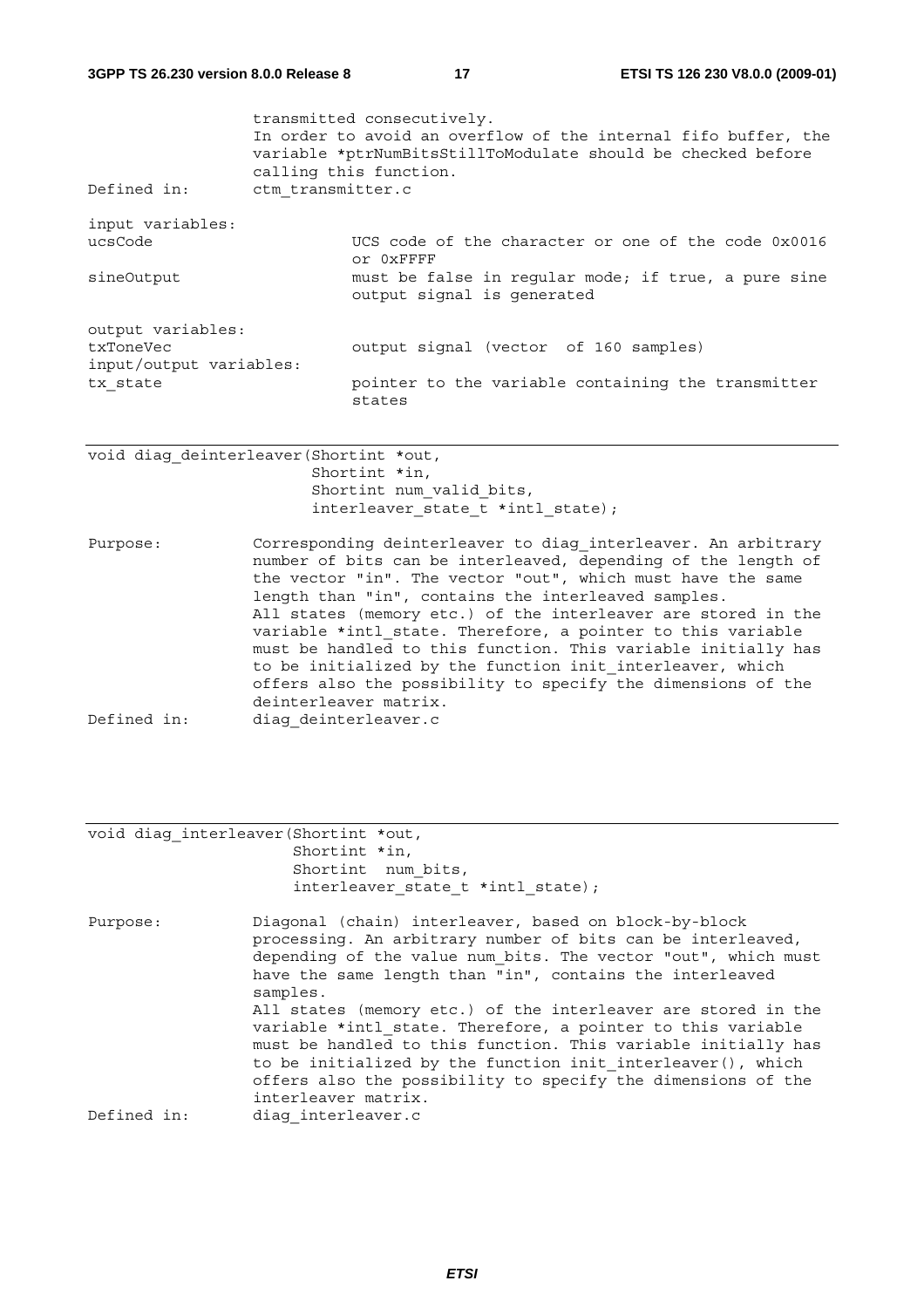**3GPP TS 26.230 version 8.0.0 Release 8 18 ETSI TS 126 230 V8.0.0 (2009-01)**

void diag interleaver flush(Shortint \*out, Shortint \*num\_bits, interleaver state t \*intl state);

Purpose: Execution of the diagonal (chain) interleaver without writing in new samples. The number of calculated output samples is returned via the value \*num\_bits. Defined in: diag\_interleaver.c

void generate resync sequence(Shortint \*sequence);

Purpose: Generation of the sequence for resynchronization. The length of the sequence is defined by the global constant RESYNC SEQ LENGTH. The vector sequence must be allocated accordingly before calling this function. Defined in: wait for sync.c

void generate scrambling sequence(Shortint \*sequence, Shortint length);

Purpose: Generation of the sequence used for scrambling. The sequence consists of 0 and 1 elements. The sequence is stored into the vector \*sequence and the length of the sequence is specified by the variable length. Defined in: init interleaver.c

void init\_baudot\_tonedemod(baudot\_tonedemod\_state\_t\* state);

Purpose: Initialization of the demodulator for Baudot Tones Defined in: baudot functions.c

Input/Output Variables:

state The Pointer to the initialized state variable (must be allocated before calling init baudot tonedemod()

void init baudot tonemod(baudot tonemod state t\* state);

| Purpose:                | Initialization of the modulator for Baudot Tones   |
|-------------------------|----------------------------------------------------|
| Defined in:             | baudot functions.c                                 |
| Input/Output Variables: |                                                    |
| state                   | Pointer to the initialized state variable (must be |
|                         | allocated before calling init baudot tonemod()     |

void init deinterleaver(interleaver state t \*intl state, Shortint B, Shortint D);

Purpose: Initialization of the deinterleaver. Defined in: init interleaver.c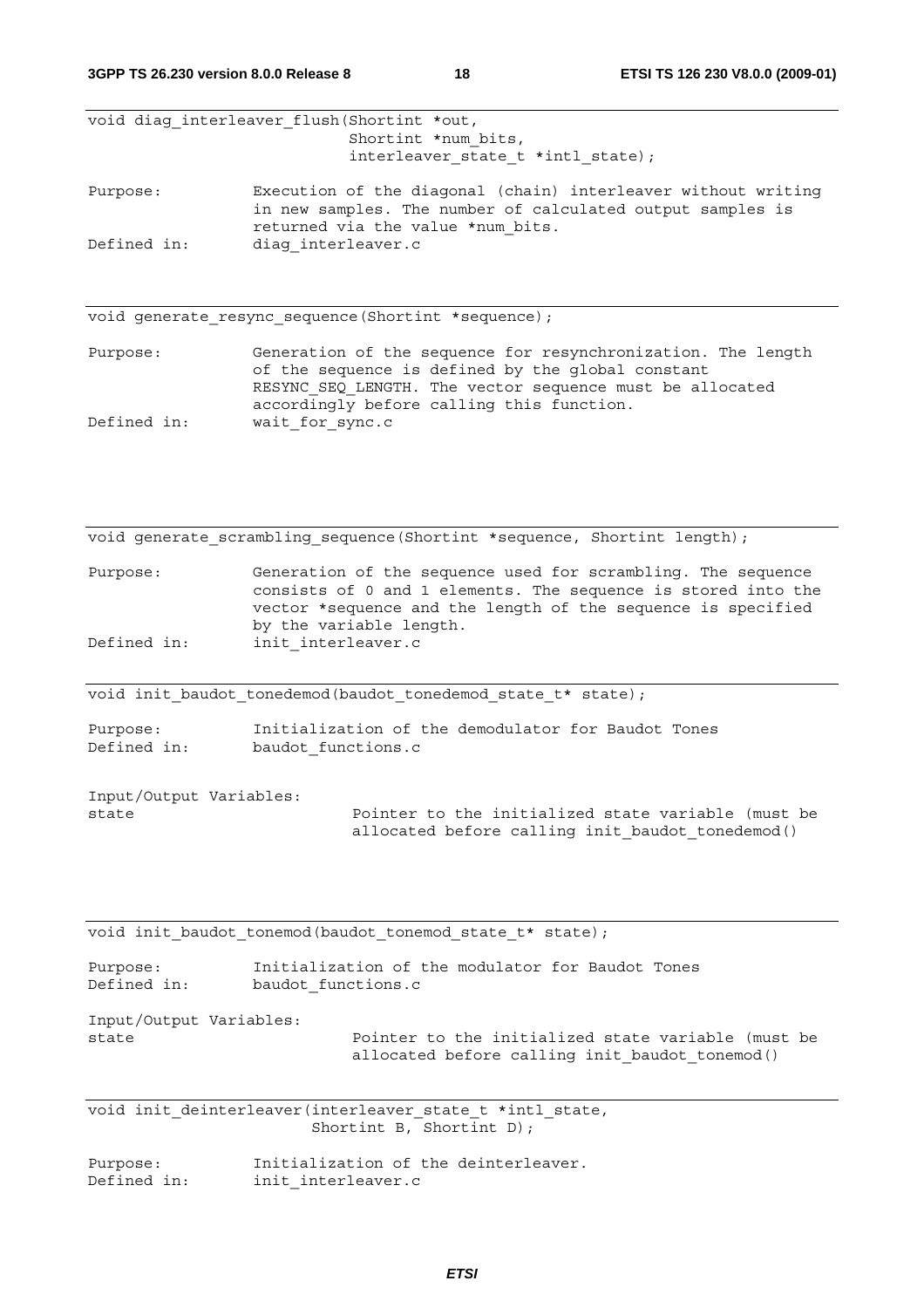void init ctm receiver(rx state t\* rx state);

Purpose: Initialization of the CTM Receiver. Defined in: ctm receiver.c

output variables:

rx\_state pointer to a variable of rx\_state\_t containing the initialized states of the receiver

void init ctm transmitter(tx state  $t*$  tx state);

| Purpose:<br>Defined in: | Initialization of the CTM Transmitter<br>ctm transmitter.c                              |
|-------------------------|-----------------------------------------------------------------------------------------|
| input/output variables  |                                                                                         |
| tx state                | pointer to a variable of tx state t containing<br>initialized states of the transmitter |

void init interleaver(interleaver state t \*intl state, Shortint B, Shortint D,

Shortint num sync lines1, Shortint num sync lines2);

Purpose: Function for initialization of diag interleaver and diag deinterleaver, respectively. The dimensions of the interleaver must be specified:  $B = (horizontal) blocklength, D = (vertical distance)$ According to this specifications, this function initializes a variable of type interleaver state t. Additionally, this function  $\overline{a}$ dds two types of sync information to the bitstream. The first sync info is for the demodulator and consists of a sequence of alternating bits so that the tones produced by the modulator are not the same all the time. This is essential for the demodulator to find the transitions between adjacent bits. The bits for this demodulator synchronization simply precede the bitstream. The second sync info is for synchronizing the deinterleaver and of a m-sequence with excellent autocorrelation properties. These bits are positioned at the locations of the dummy bits, which are not used by the interleaver. In addition, even more bits for this can be spent by inserting additional sync bits, which precede the interleaver's bitstream. This is indicated by choosing num\_sync\_lines2>0. Defined in: init\_interleaver.c

void init tonedemod(demod state t \*demod state);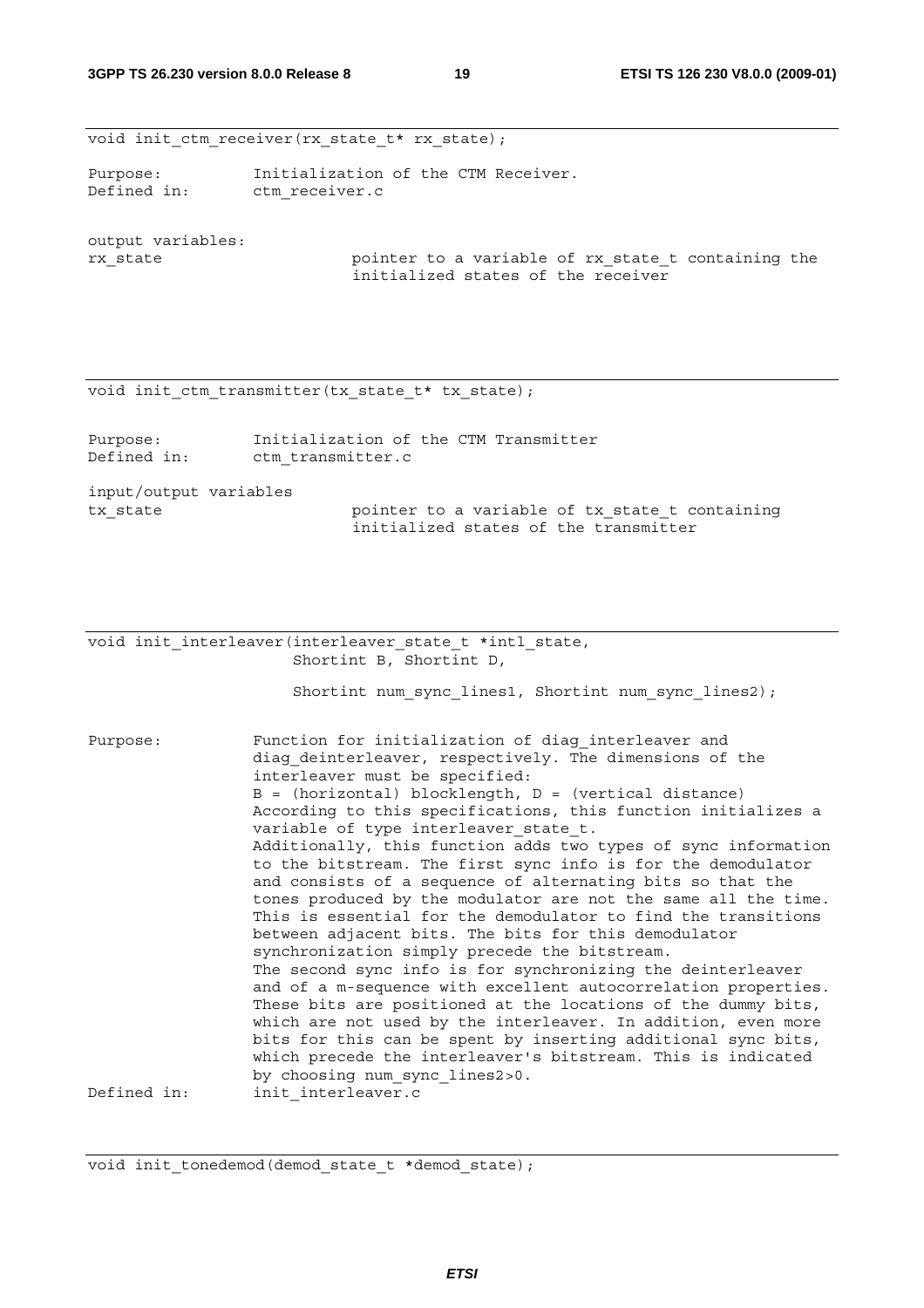Purpose: Initialization of one instance of the Tone Demodulator. The argument must contain a pointer to a variable of type demod state  $t$ , which contains all the memory of the tone demodulator. Each instance of tonedemod must have its own variable. Defined In: tonedemod.c

void init wait for sync(wait for sync state t \*ptr wait state, interleaver\_state\_t intl\_state);

Purpose: Initialization of the synchronization detector. The dimensions of the corresponding interleaver at the TX side must be specified by the variables B, D, and num\_sync\_lines2. Defined In: wait\_for\_sync.c Input Variables: B (horizontal) blocklength D (vertical) interlace factor num Sync line2 number of interleaver lines with additional sync bits (see description of init interleaver()) Output Variables: ptr wait state  $pointer$  to the state variable of the sync detector

int main(int argc, const char\*\* argv)

Purpose: main function of the signal adaptation Module Defined in: adaptation switch.c

| Bool mutingRequired(Shortint actualIndex, |                                  |  |
|-------------------------------------------|----------------------------------|--|
|                                           | Shortint *mute positions,        |  |
|                                           | Shortint length mute positions); |  |
|                                           |                                  |  |

Purpose: Determines whether the actual bit has to be muted, i.e. whether it is contained in the vector mute positions. Defined in: init interleaver.c

void m\_sequence(Shortint \*sequence, Shortint length);

Purpose: Calculates one period of an m-sequence (binary pseudo noise). The sequence is stored in the vector sequence, which must have a of  $(2^{r})-1$ , where r is an integer number between 2 and 10. Therefore, with this release of m sequence, sequences of length 3, 7, 15, 31, 63, 127, 255, 511, or 1023 can be generated. The resulting sequence is bipolar, i.e. it has values -1 and +1. Defined in: m sequence.c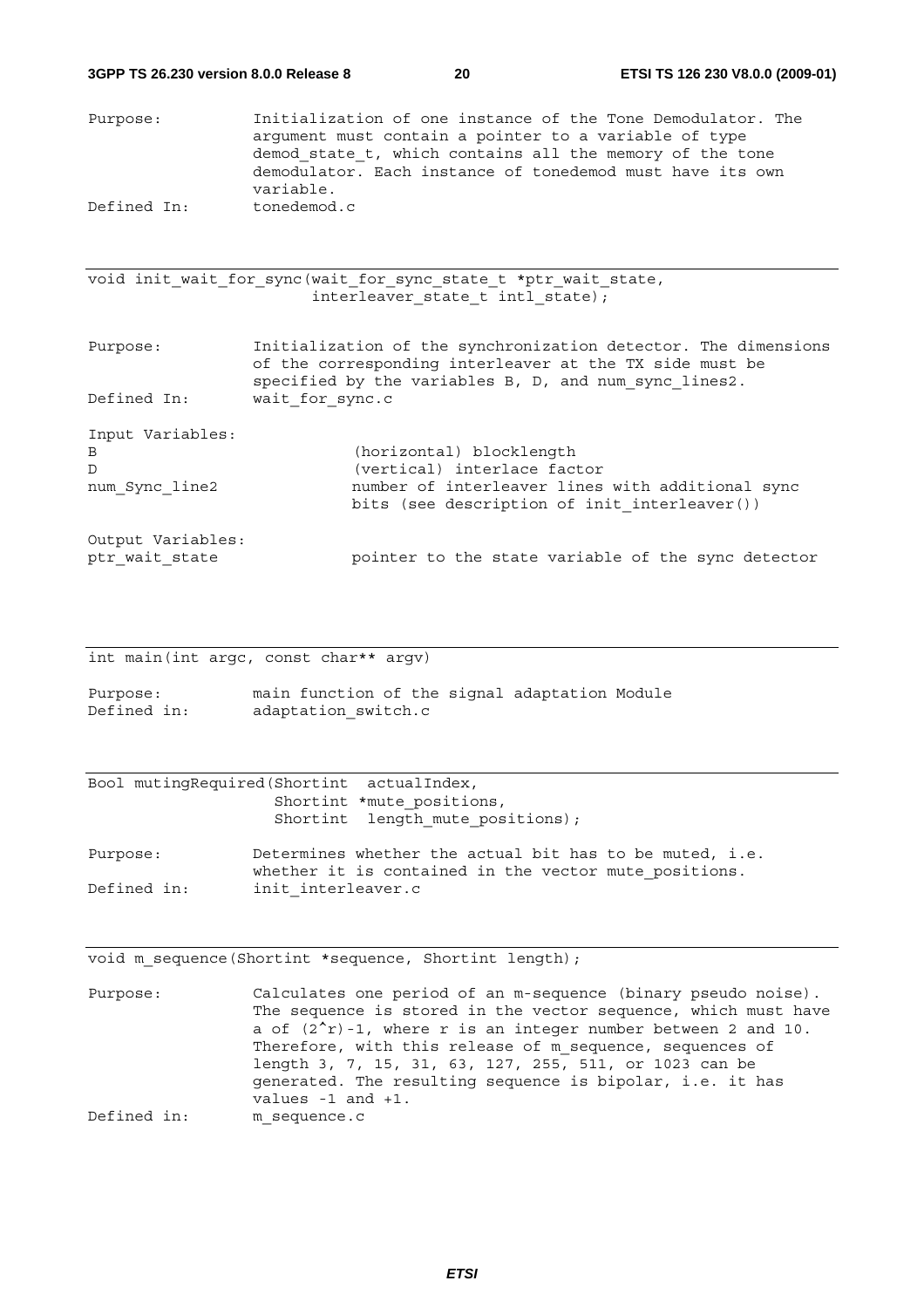|                                                           | void polynomials (Shortint rate, Shortint k,<br>Shortint* polya, Shortint* polyb,<br>Shortint* polyc, Shortint* polyd);                                                                                                           |
|-----------------------------------------------------------|-----------------------------------------------------------------------------------------------------------------------------------------------------------------------------------------------------------------------------------|
| Purpose:                                                  | Returns the polynomials for the convolutional encoder and the<br>Viterbi decoder for various rates and constraint lengths. The<br>following parameters are supported:<br>rate = $\{2, 3, 0r 4\}$<br>$k = \{3, 4, 5, 6, 7, 8, 9\}$ |
| Defined in:                                               | conv poly.c                                                                                                                                                                                                                       |
| Input Variables:<br>rate<br>$\mathbf{k}$                  | Rate of the convolutional encoder $(2, 3, or 4)$<br>Constraint length (length of the impulse response<br>of the encoder)                                                                                                          |
| Output Variables:<br>poly a<br>poly b<br>poly c<br>poly d | Vector with polynomials #1<br>Vector with polynomials #2<br>Vector with polynomials #3 (only if rate $> 2$ )<br>Vector with polynomials $#4$ (only if rate > 3)                                                                   |

void reinit\_deinterleaver(interleaver\_state\_t \*intl\_state);

| Purpose:    | Re-Initialization of the deinterleaver. |
|-------------|-----------------------------------------|
| Defined in: | init interleaver.c                      |

void reinit interleaver(interleaver state t \*intl state);

Purpose: Re-initialization of the deinterleaver Defined in: init interleaver.c

void reinit wait for sync(wait for sync state t \*ptr wait state);

Purpose: Reinitialization of synchronization detector. This function is used in case that a burst has been finished and the transmitter has switched into idle mode. After calling reinit wait for sync(), the function wait for sync() inhibits the transmission of the demodulated bits to the deinterleaver, until the next synchronization sequence can be detected. Defined In: wait for sync.c

void shift\_deinterleaver(Shortint shift, Shortint \*insert bits,

interleaver\_state\_t \*ptr\_state);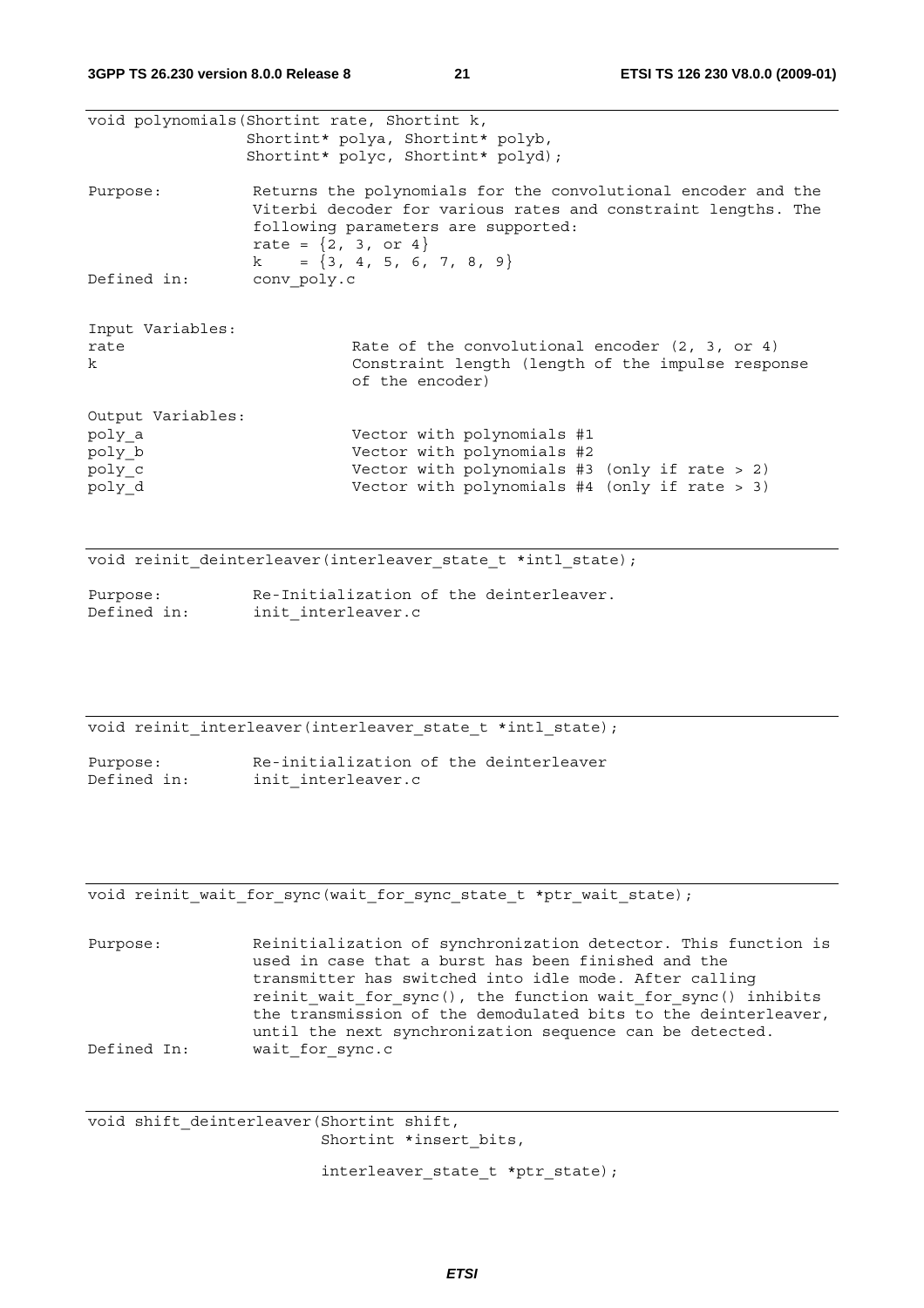| Purpose:    | Shift of the deinterleaver buffer by <shift> samples.</shift>            |
|-------------|--------------------------------------------------------------------------|
|             | $shift > 0$ -> $shift$ to the right                                      |
|             | $shift<0$ -> $shift$ to the left                                         |
|             | The elements from <insert bits=""> are inserted into the</insert>        |
|             | resulting space. The vector <insert bits=""> must have at least</insert> |
|             | abs(shift) elements.                                                     |
| Defined in: | diag deinterleaver.c                                                     |

#### Shortint sin\_fip(Shortint phase\_value);

Purpose: Fixed Point sine function, returns the following value: sin fip(phase value)  $=$  round(32767\*sin(2\*pi\*50/8000\*phase value)) phase value must be within the range  $[0...159]$ . This function can be used for calculating sine waveforms of frequencies that are integer-multiples of 50 Hz Defined in: sin fip.c

| Shortint *ptr sampling correction, |
|------------------------------------|
|                                    |
|                                    |

Purpose: Tone Demodulator for the CTM using one out of four tones for coding two bits in parallel within a frame of 40 samples (5 ms). The function has to be called for every frame of 40 samples of the received tone sequence. However, in order to track a non-ideal of the transmitter's and the receiver's clock frequencies, one frame might be shorter (only 39 samples) or longer (41 samples). The length of the following frame is indicated by the variable \*sampling\_correction, which is calculated and returned by this function.

Defined in: tonedemod.c

input variables:

bits out contains the 39, 40 or 41 actual samples of the received tones; the bits are soft bits, i.e. they are in the range between -1.0 and 1.0, where the magnitude serves as reliability information num\_in\_samples number of valid samples in bits\_out output variables:

bits\_out contains the two actual decoded soft bits<br>sampling correction is either -1, 0, or 1 and indicates wheth is either  $-1$ , 0, or 1 and indicates whether the next frame shall contain 39, 40, or 41 samples. demod state contains all the memory of tonedemod. Must be initialized using the function init tonedemod()

| void tonemod (Shortint | *tones out, |  |
|------------------------|-------------|--|
| Shortint               | *bits in,   |  |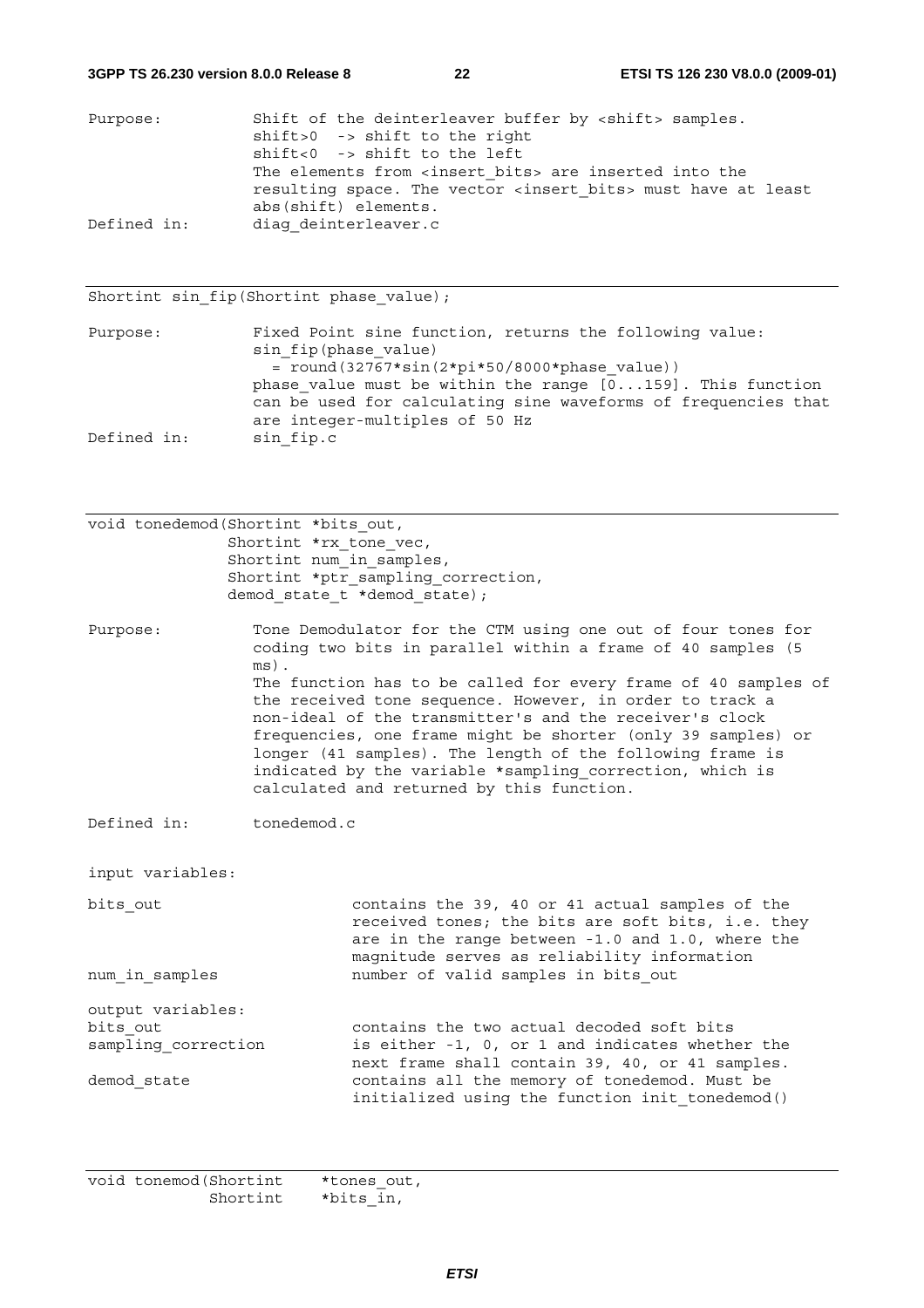|                                           | Shortint<br>Shortint<br>mod state t *mod state); | num samples tones out,<br>num bits in,                                                                                                                                                                                                                                                                                                                                                                                                                    |
|-------------------------------------------|--------------------------------------------------|-----------------------------------------------------------------------------------------------------------------------------------------------------------------------------------------------------------------------------------------------------------------------------------------------------------------------------------------------------------------------------------------------------------------------------------------------------------|
| Purpose:                                  |                                                  | Modulator for the CTM. The input vector bits in must contain<br>the bits that have to be transmitted. The length of bits in<br>must be even because always two bits are coded in parallel.<br>Bits are either unipolar (i.e. $\{0, 1\}$ ) or bipolar (i.e. $\{-1,$<br>+1) }. The length of the output vector tones out must be 20<br>times longer than the length of bits in, since each pair of<br>two bits is coded within a frame of 40 audio samples. |
| Defined In:                               | tonemod.c                                        |                                                                                                                                                                                                                                                                                                                                                                                                                                                           |
| void transformUCS2UTF (UShortint          |                                                  | ucsCode,                                                                                                                                                                                                                                                                                                                                                                                                                                                  |
|                                           |                                                  | fifo state t* ptr octet fifo state);                                                                                                                                                                                                                                                                                                                                                                                                                      |
| Purpose:                                  | 10646-1 Annex G.<br>Baudot support.              | Transformation from UCS code into UTF-8. UTF-8 is a sequence<br>consisting of 1, 2, 3, or 5 octets (bytes). See ISO/IEC<br>This routine only handles UCS codes in the range 00xFF<br>since that is all that is required for the demonstration of                                                                                                                                                                                                          |
| Defined In:                               | ucs functions.c                                  |                                                                                                                                                                                                                                                                                                                                                                                                                                                           |
| Input Variables:<br>ucsCode               |                                                  | UCS code index                                                                                                                                                                                                                                                                                                                                                                                                                                            |
| Output Variables:<br>ptr octet fifo state |                                                  | pointer to the output fifo state buffer for the<br>UTF-8 octets.                                                                                                                                                                                                                                                                                                                                                                                          |
|                                           |                                                  |                                                                                                                                                                                                                                                                                                                                                                                                                                                           |
| Bool transformUTF2UCS (UShortint          |                                                  | *ptr ucsCode,<br>fifo state t* ptr octet fifo state)                                                                                                                                                                                                                                                                                                                                                                                                      |
| Purpose:                                  |                                                  | Transformation from UTF-8 into UCS code.                                                                                                                                                                                                                                                                                                                                                                                                                  |
|                                           | Baudot support.                                  | This routine only handles UTF-8 sequences consisting of one or<br>two octets (corresponding to UCS codes in the range 00xFF)<br>since that is all that is required for the demonstration of                                                                                                                                                                                                                                                               |
| Defined In:                               | ucs functions.c                                  |                                                                                                                                                                                                                                                                                                                                                                                                                                                           |
| Input/Output Variables:                   |                                                  |                                                                                                                                                                                                                                                                                                                                                                                                                                                           |
| ptr octet fifo state                      |                                                  | pointer to the input fifo state buffer for the<br>UTF-8 octets.                                                                                                                                                                                                                                                                                                                                                                                           |
| Output Variables:<br>*ptr ucsCode         |                                                  | UCS code index                                                                                                                                                                                                                                                                                                                                                                                                                                            |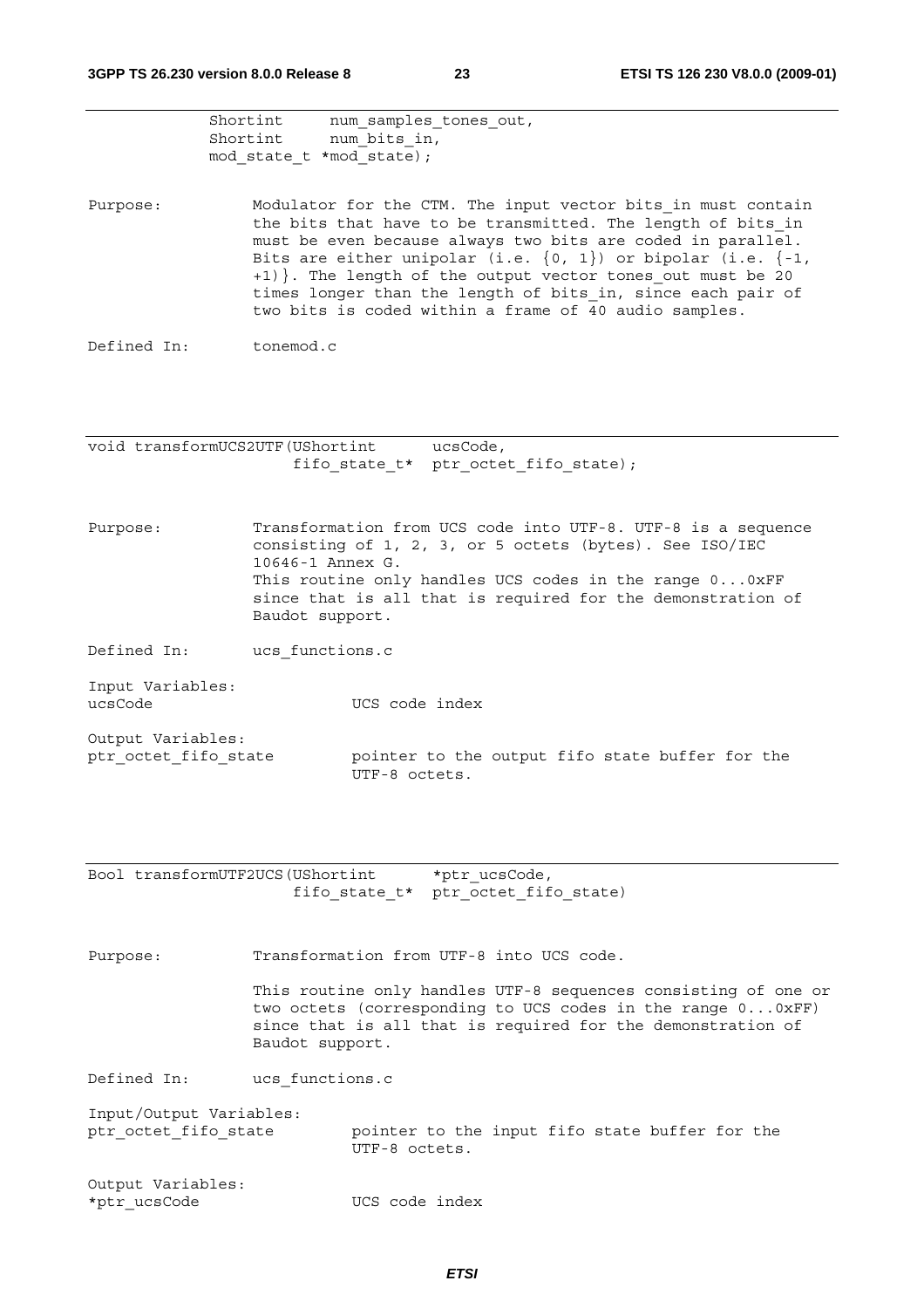| Return Value:<br>true,<br>false,                | if conversion was successful<br>if the input fifo buffer didn"t contain enough<br>octets for a conversion into UCS code. The output<br>variable *ptr ucsCode doesn"t contain a value in<br>this case. |
|-------------------------------------------------|-------------------------------------------------------------------------------------------------------------------------------------------------------------------------------------------------------|
|                                                 | void viterbi exec (Shortint* inputword, Shortint length input,<br>Shortint* num valid out bits,<br>Shortint* out,<br>viterbi t* viterbi state);                                                       |
| Purpose:<br>Defined in: viterbi.c               | Execution of the Viterbi decoder                                                                                                                                                                      |
| Input Variables:<br>inputword<br>length input   | Vector with gross bits<br>Number of valid gross bits in vector inputword.<br>length input must be an integer multiple of<br>CHC RATE.                                                                 |
| Output variables:<br>out<br>*num valid out bits | Vector with the decoded net bits. The net bits are<br>either 0 or 1.<br>Number of valid bits in vector out.                                                                                           |
| Input/output variables:<br>*viterbi state       | state variable of the decoder                                                                                                                                                                         |

### void viterbi init(viterbi t\* viterbi\_state);

| Purpose:          | Initialization of the Viterbi decoder |  |                                           |  |  |
|-------------------|---------------------------------------|--|-------------------------------------------|--|--|
| Defined in:       | viterbi.c                             |  |                                           |  |  |
|                   |                                       |  |                                           |  |  |
| Output Variables: |                                       |  |                                           |  |  |
| *viterbi state    |                                       |  | Initialized state variable of the decoder |  |  |

#### void viterbi\_reinit(viterbi\_t\* viterbi\_state);

Purpose: Re-Initialization of the Viterbi decoder. This function should be used for re-setting a Viterbi decoder that has already been initialized. In contrast to init viterbi(), this reinit function does not calculate the values of all members of viterbi\_state that do not change during the execution of the Viterbi algorithm. Defined in: viterbi.c

Output Variables:

Initialized state variable of the decoder

```
Bool wait_for_sync(Shortint *out_bits, 
       Shortint *in bits,
```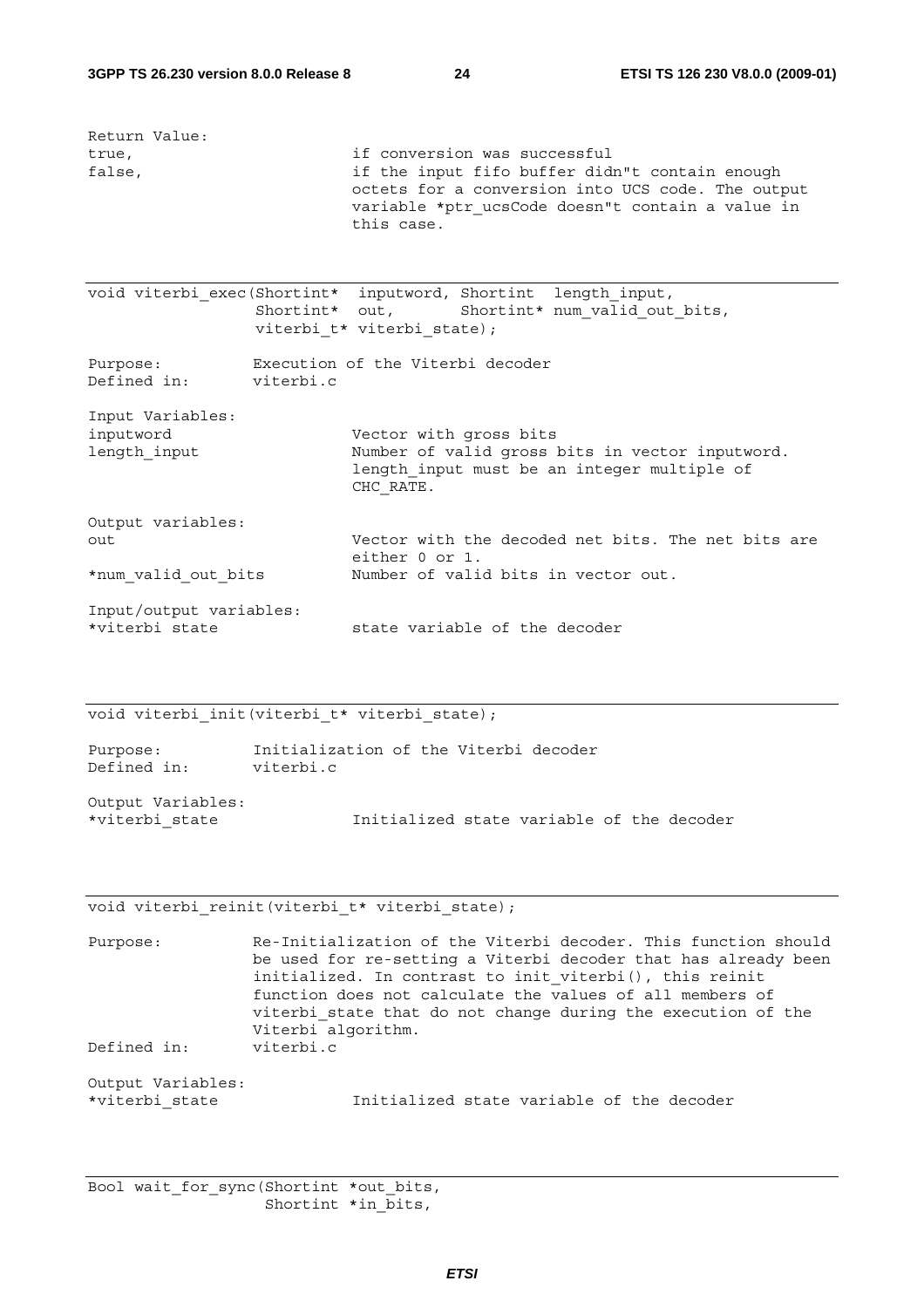|                                                                       | Bool             | Shortint num in bits,<br>Shortint num received idle symbols,<br>Shortint *ptr num valid out bits,<br>Shortint *ptr wait interval,<br>Shortint *ptr resync detected,<br>*ptr early muting required,<br>wait for sync state t *ptr wait state);                                                                                                                                                                                                                                                                                                                                                                                                                                                                           |
|-----------------------------------------------------------------------|------------------|-------------------------------------------------------------------------------------------------------------------------------------------------------------------------------------------------------------------------------------------------------------------------------------------------------------------------------------------------------------------------------------------------------------------------------------------------------------------------------------------------------------------------------------------------------------------------------------------------------------------------------------------------------------------------------------------------------------------------|
| Purpose:                                                              | synchronization. | This function shall be inserted between the demodulator and<br>the deinterleaver. The function searches the synchronization<br>bitstream and cuts all received heading bits. As long as no<br>sync is found, this function returns<br>*ptr num valid out bits=0 so that the main program is able to<br>skip the deinterleaver as long as no valid bits are available.<br>If the sync info is found, the complete internal shift<br>register is copied to out bits so that wait for sync can be<br>transparent and causes no delay for future calls.<br>*ptr wait interval returns a value of 0 after such a<br>synchronization indicating that this was a regular                                                       |
|                                                                       |                  | Regularly, the initial preamble of each burst is used as sync<br>info. In addition, the resynchronization sequences, which<br>occur periodically during a running burst, are used as "back-<br>up" synchronization in order to avoid loosing all characters<br>of a burst, if the preamble was not detected.                                                                                                                                                                                                                                                                                                                                                                                                            |
|                                                                       |                  | If the receiver is already synchronized on a running burst and<br>the resynchronization sequence is detected,<br>*ptr resync detected returns a non-negative value in the range<br>0num in bits-1 indicating at which bit the<br>resynchronization sequence has been detected. If no<br>resynchronization has been detected, *ptr resync detected is -<br>1. If the receiver is NOT synchronized and the<br>resynchronization sequence is detected, the resynchronization<br>sequence is used as initial synchronization.<br>*ptr wait interval returns a value of 32 in this case due to<br>the different alignments of the synchronizations based on the<br>preamble or the resynchronization sequence, respectively. |
|                                                                       | must be          | In order to carry all bits, the minimum length of out bits<br>in bits.size()-1 + ptr wait state->shift reg length                                                                                                                                                                                                                                                                                                                                                                                                                                                                                                                                                                                                       |
| Defined In:                                                           | wait for sync.c  |                                                                                                                                                                                                                                                                                                                                                                                                                                                                                                                                                                                                                                                                                                                         |
| InputVariables:<br>in bits                                            |                  | Vector with bits from the demodulator. The vector's<br>length can be arbitrarily chosen, i.e. according to<br>the block length of the signal processing of the                                                                                                                                                                                                                                                                                                                                                                                                                                                                                                                                                          |
| num in bits                                                           |                  | main program.<br>length of vector in bits                                                                                                                                                                                                                                                                                                                                                                                                                                                                                                                                                                                                                                                                               |
| Output Variables:<br>num received idle symbols<br>out bits            |                  | Number if idle symbols received coherently<br>Vector with bits for the deinterleaver. The number<br>of the valid bits is indicated by<br>*ptr num valid out bits.                                                                                                                                                                                                                                                                                                                                                                                                                                                                                                                                                       |
| *ptr num valid out bits<br>*ptr wait interval<br>*ptr resync detected |                  | returns the number of valid output bits<br>returns either 0 or 32<br>returns a value $-1$ , 0,  num in bits                                                                                                                                                                                                                                                                                                                                                                                                                                                                                                                                                                                                             |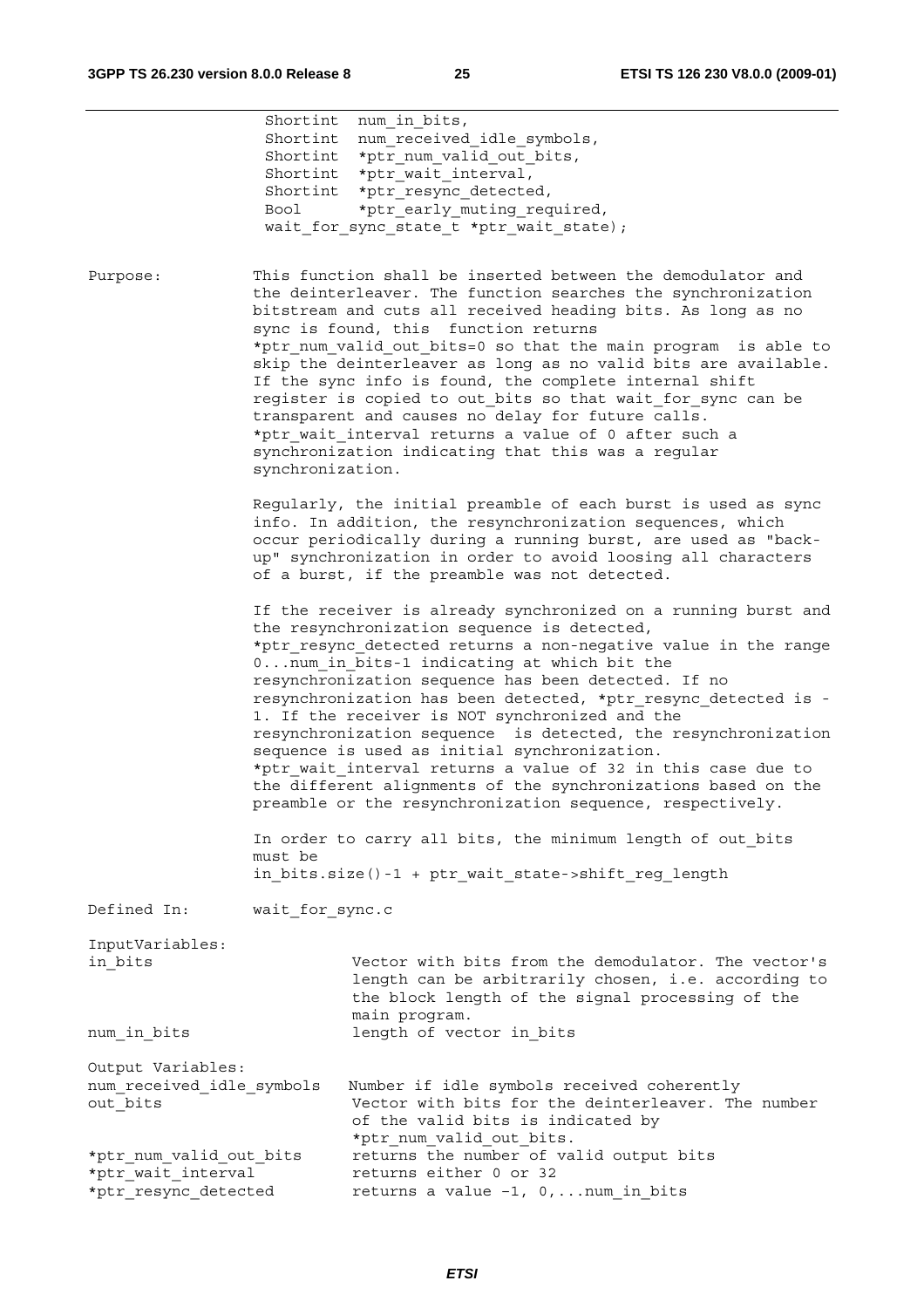\*ptr\_early\_muting\_required returns whether the original audio signal must not be forwarded. This is to guarantee that only the first CTM device will detect the preamble or resync sequence, if several CTM devices are cascaded subsequently. Input/Output Variables:

ptr\_wait\_state state information. This variable must be initialized with init\_wait\_for\_sync().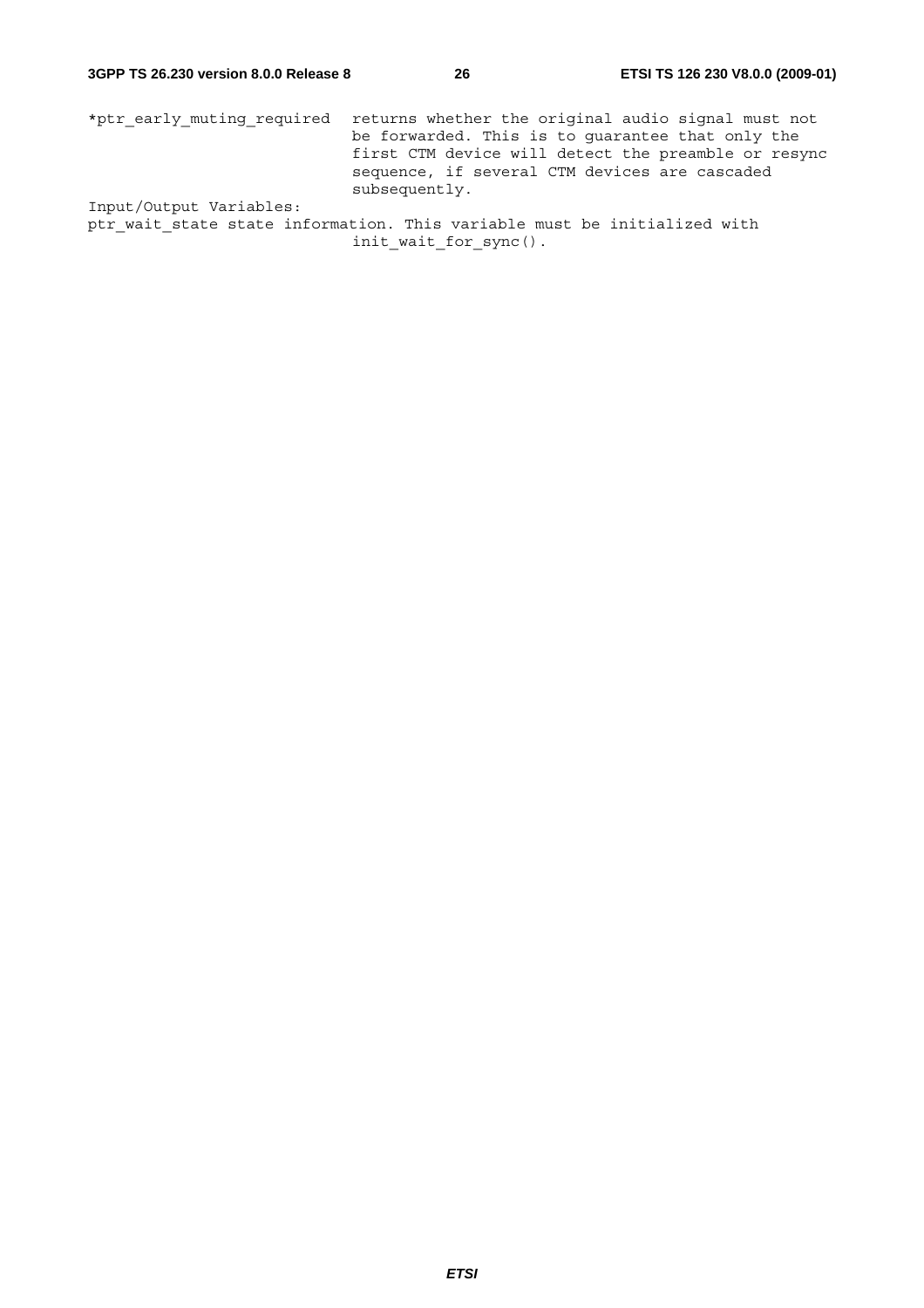### Annex A (informative): Change history

| <b>Change history</b> |                |                 |           |            |                                                                           |              |            |  |
|-----------------------|----------------|-----------------|-----------|------------|---------------------------------------------------------------------------|--------------|------------|--|
| <b>Date</b>           | <b>TSG SA#</b> | <b>TSG Doc.</b> | <b>CR</b> | <b>Rev</b> | <b>Subject/Comment</b>                                                    | <b>l</b> Old | <b>New</b> |  |
| 12-2000               | 10             | SP-000570       |           |            | Specification approved for Release 4                                      |              | 4.0.0      |  |
| 03-2001               |                | SP-0101081001   |           |            | Bug fix in source code of the CTM receiver                                | 4.0.0        | 5.0.0      |  |
| 05-2001               |                |                 |           |            | Correct source code CTM attached                                          | 5.0.0        | 5.0.1      |  |
| 07-2004               |                |                 |           |            | Removed copyright terms and conditions in the<br>source code CTM attached | 5.0.1        | 5.0.2      |  |
| 12-2004               | 26             |                 |           |            | Version for Release 6                                                     | 5.0.2        | 6.0.0      |  |
| 06-2007               | 36             |                 |           |            | Version for Release 7                                                     | 6.0.0        | 7.0.0      |  |
| 03-2008               | 39             | SP-0800061002   |           |            | Bug fix to baudot_tonemod function in                                     | 7.0.0        | 7.1.0      |  |
|                       |                |                 |           |            | baudot_functions.c                                                        |              |            |  |
| 12-2008               | 42             |                 |           |            | Version for Release 8                                                     | 7.1.0        | 8.0.0      |  |